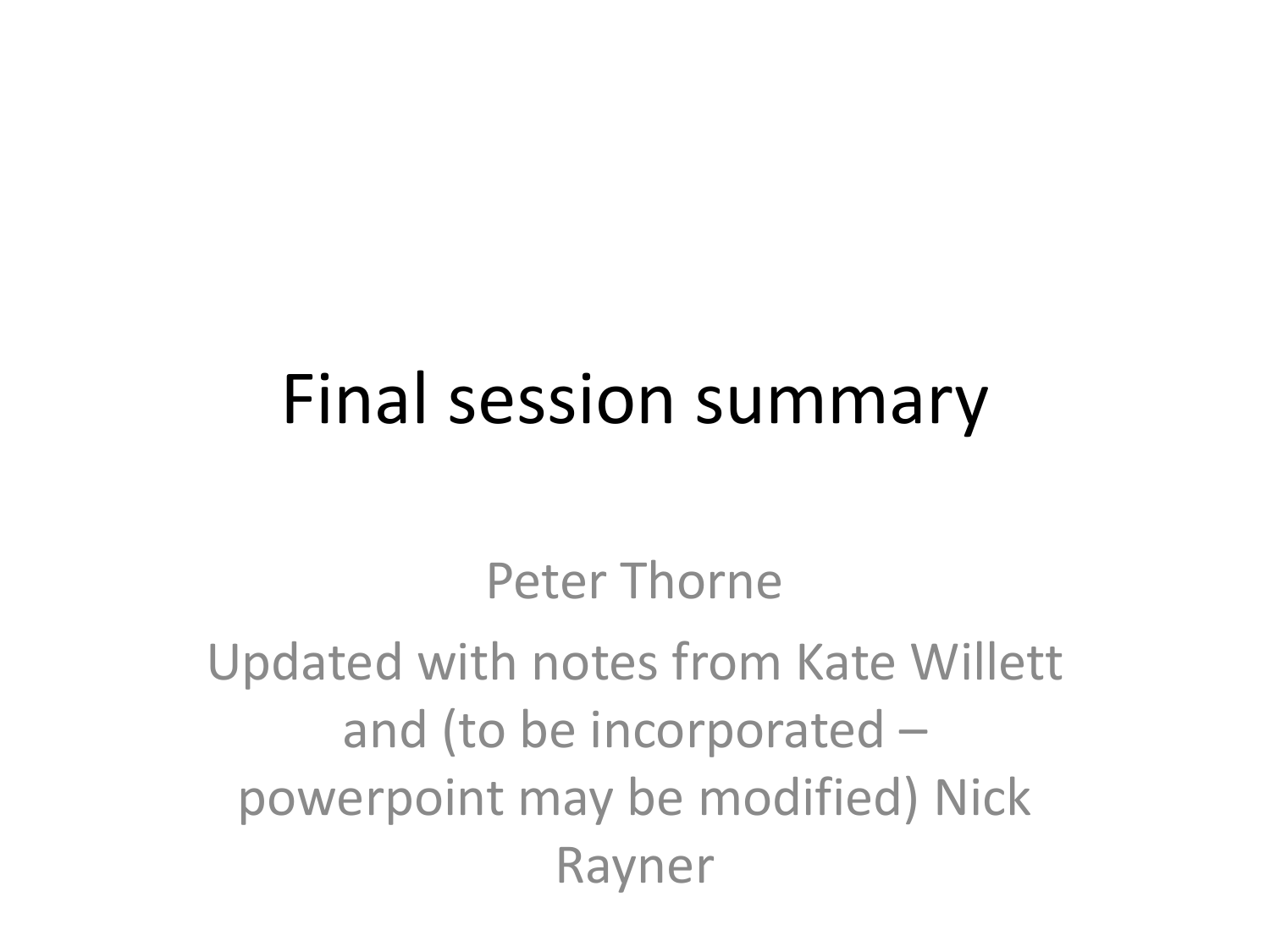## Overarching principles

- Authoritative databank holding
- Multiple redundant data products generated from databank
- Common benchmarking assessment (cyclical)
- Development of tools to aid the end user
- Provision of all aspects to public as openly and transparently as feasible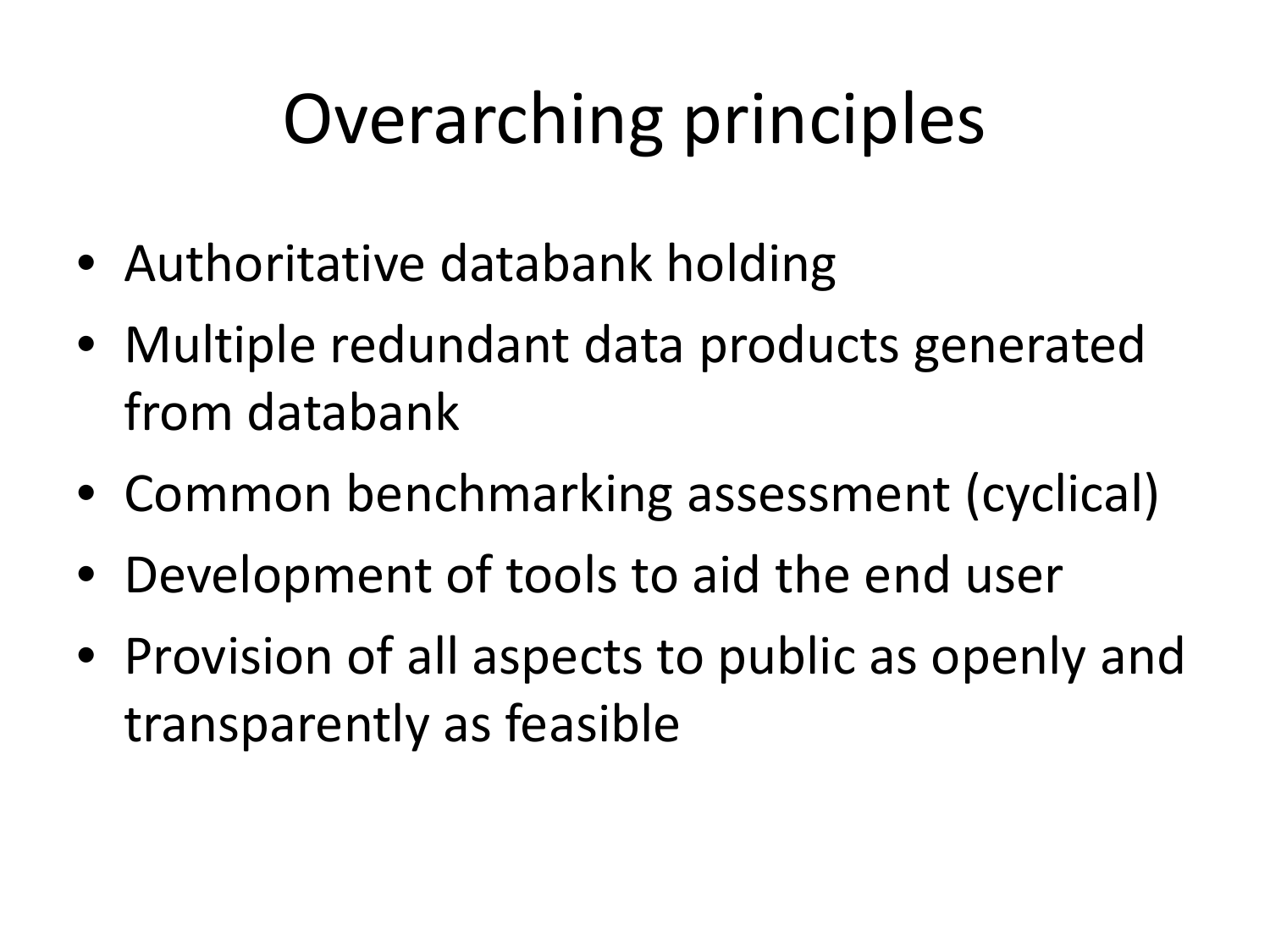#### Next steps

- Talks will be posted online unless there are objections
- Organisers and rapporteur cadre will write up formally for submission as report to Bulletin of American Meteorological Society and WMO Tech Doc
- Both will be distributed for limited comment period. They will contain more information than this powerpoint that exists solely as a very high level summary primarily for workshop participants although it is made generally available
- Host related materials and documents on surfacetemperatures.org, revamp frontpage and maintain blog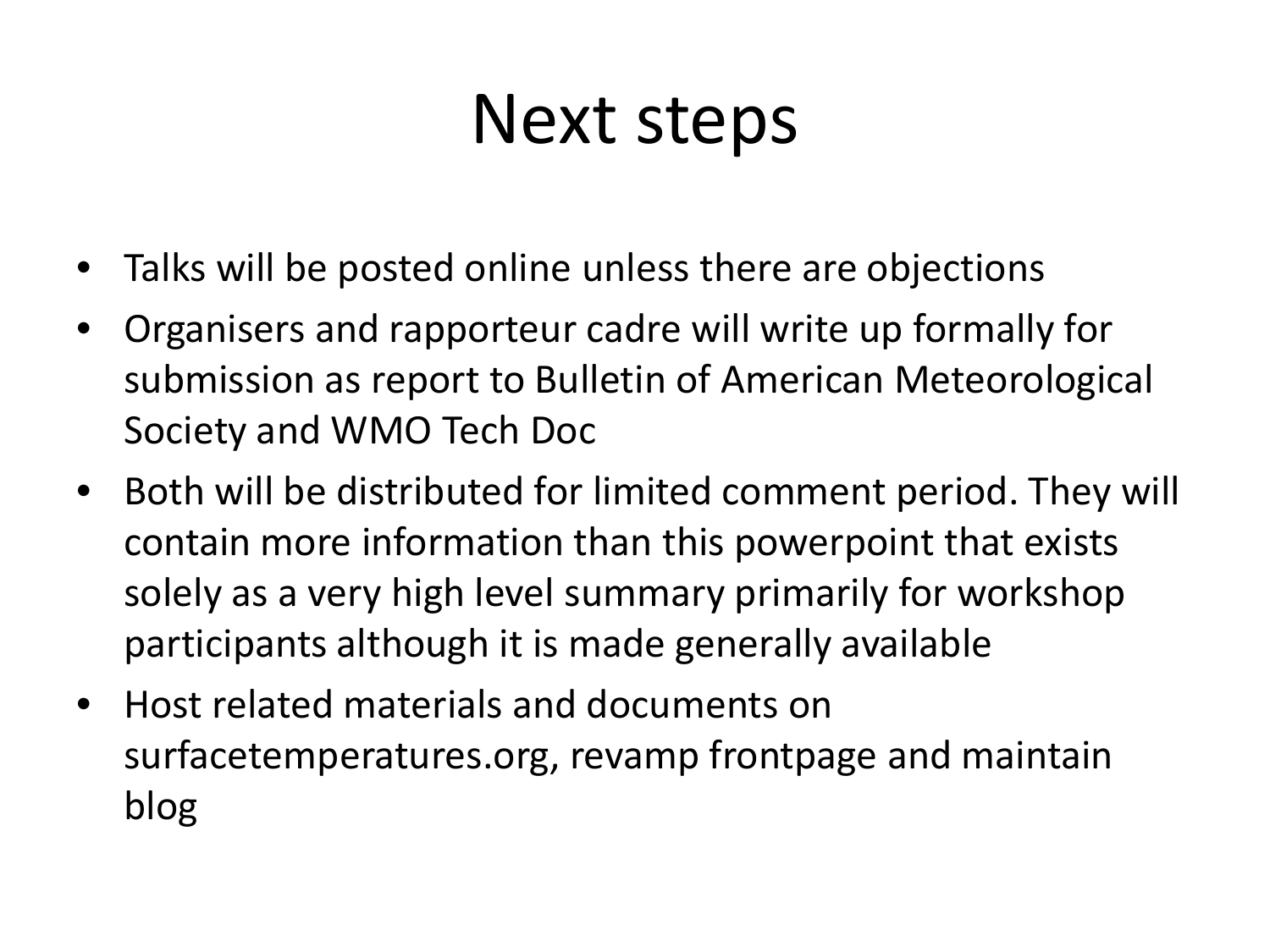# Building momentum

- Data offers
	- NCDC offered their three constituent databases
	- RIHMI (World Data Center B) offered to reconcile database discrepancies with NCDC
	- NCDC offered to look at boxes in their basement
	- Galaxyzoo happy to explore digitisation of existing images. Philip Brohan to help identify possibilities. NCDC to discuss and scope their substantial images archive with galaxyzoo.
	- ACRE data rescue could naturally form part of databank.
	- The major reanalyses efforts have substantial synoptic holdings. Adrian Simmons offered to be initial point of contact.
	- Steve Worley offered NCAR archives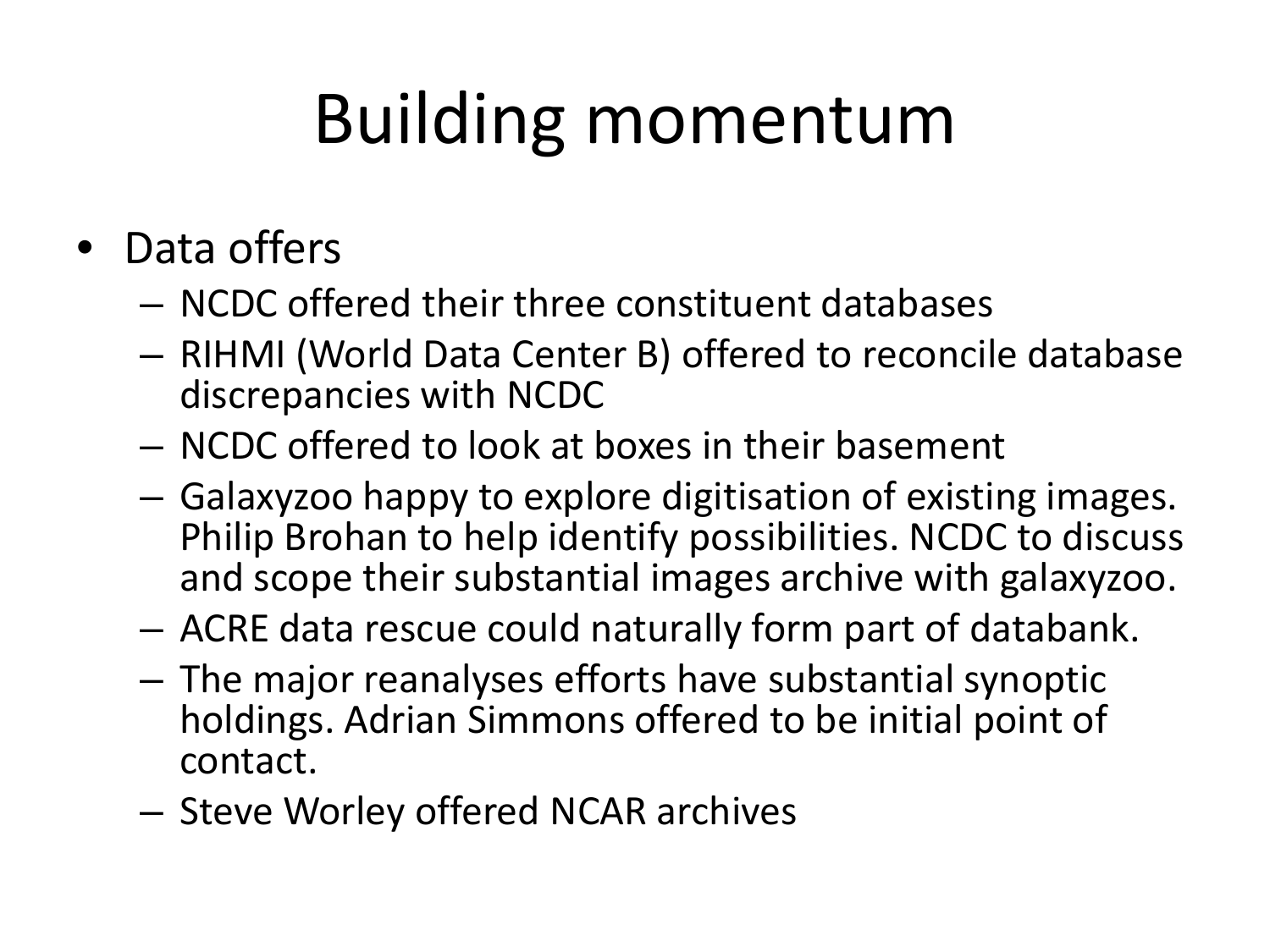## Building momentum

- More data offers
	- UK images and archives will be scoped (contact?)
	- Albert Klein Tank offered data from his European project
	- Indonesia are collaborating with KNMI but currently only gridded data planned to be released
	- China may be able to offer 300+ stations pre-1950 recently digitised. Qingxiang Li is contact
	- Argentina may be able to offer additional data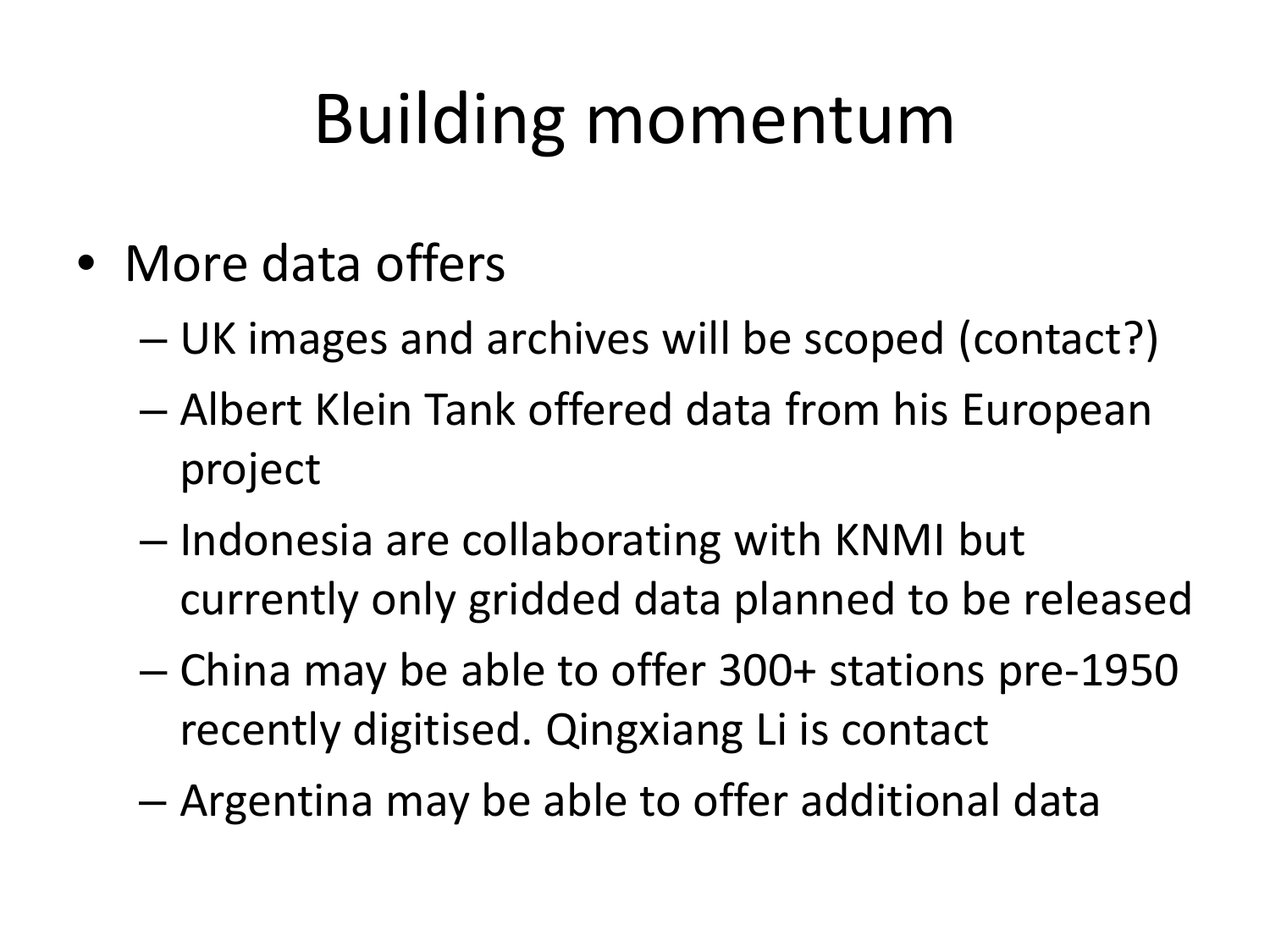#### More momentum

- Effort offers:
	- Interpolation working group effort (Tom Peterson, Adrian Simmons, Liz Kent, Tom Smith, Peter Guttorp, Michael de Podesta, Ole Tiveto, Antonio Possolo, Shawn Smith, Robert Rodhe) – will expand on this aspect in formal write ups.
	- NCDC to run algorithm on any improved databank and benchmarks to provide initial performance estimate
	- COST to provide expertise where practical?
	- NCDC offered to provide station summaries that include statistical summaries such as percentiles records etc in addition to climatologioes to countries who submit data
	- Climate code keen to help on benchmarking (could ensure double blind) and other aspects but funding dependent.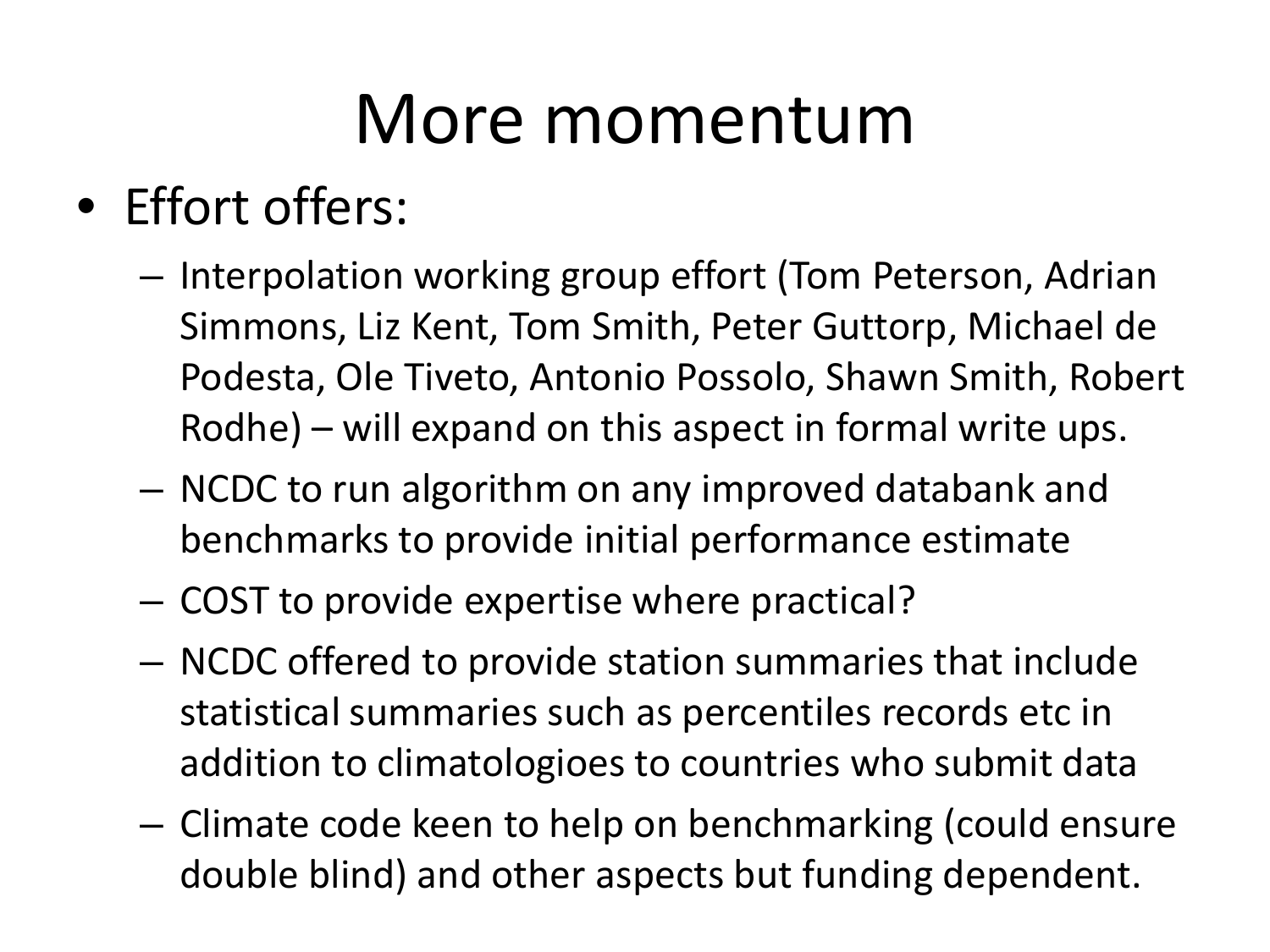#### Openness and transparency

- To the extent feasible all aspects need to be open and transparent
	- Databank provenance, version control
	- Datasets code, intermediate products, published methodology
	- Benchmarking delayed mode release of the analog worlds (applies to both interpolation and homogenisation benchmarking)
	- Publication culture with supporting material
	- Exceptions (e.g use of restricted data, code with restrictions) clearly outlined.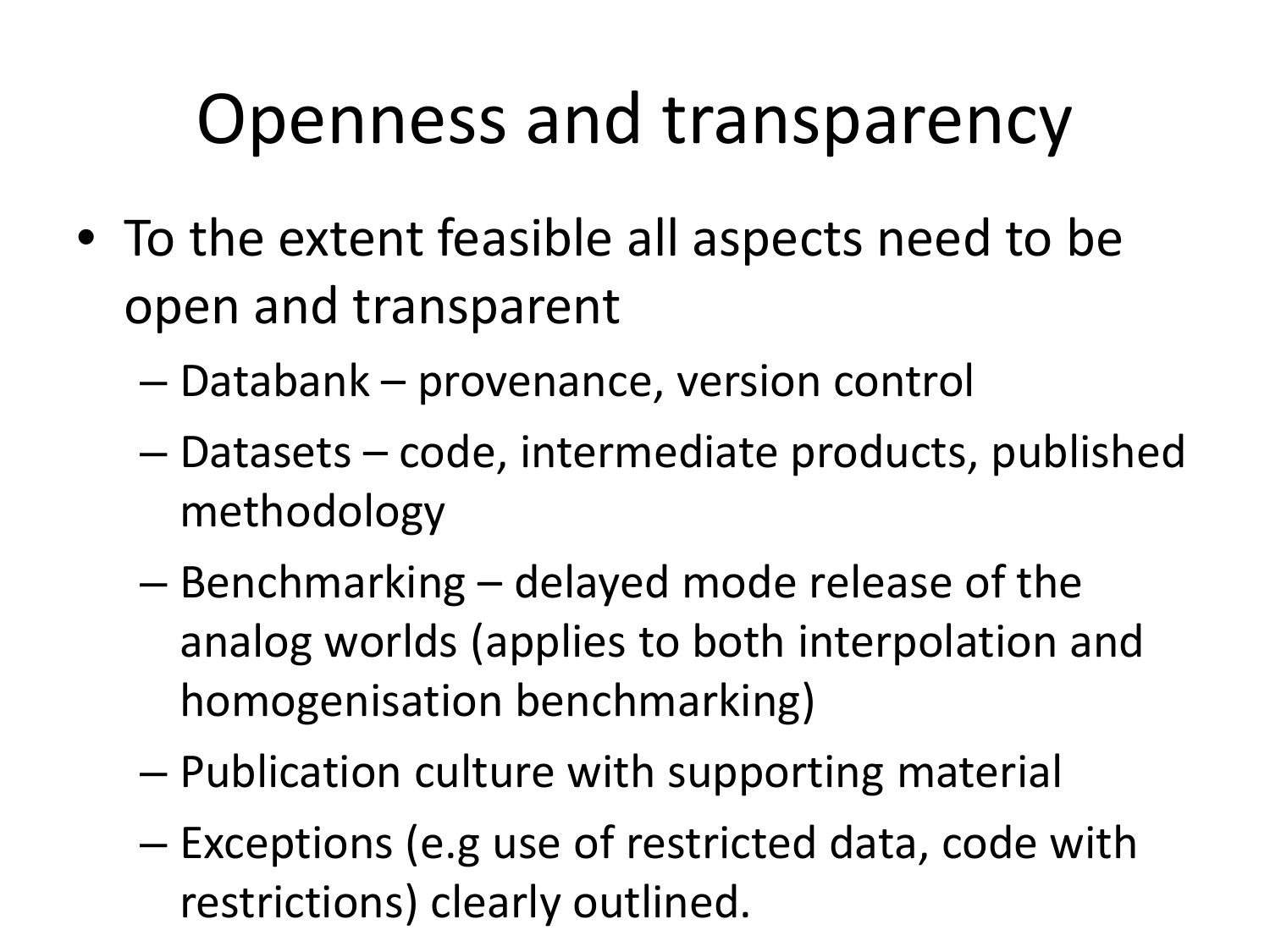## Databank

- International. Requires collaboration.
	- Central databank maintained from one location and mirrored
	- OR common format, distributed databank with common portal
	- Various views given in support of both: Agreed to let databank oversight group decide ensuring relevant voices heard (voices: Matt Menne, John Christy, Bryan Lawrence, Jay Lawrimore, Peter Guttorp, Amy Luers)
	- Need for multi-institution support for expertise and buffer factor.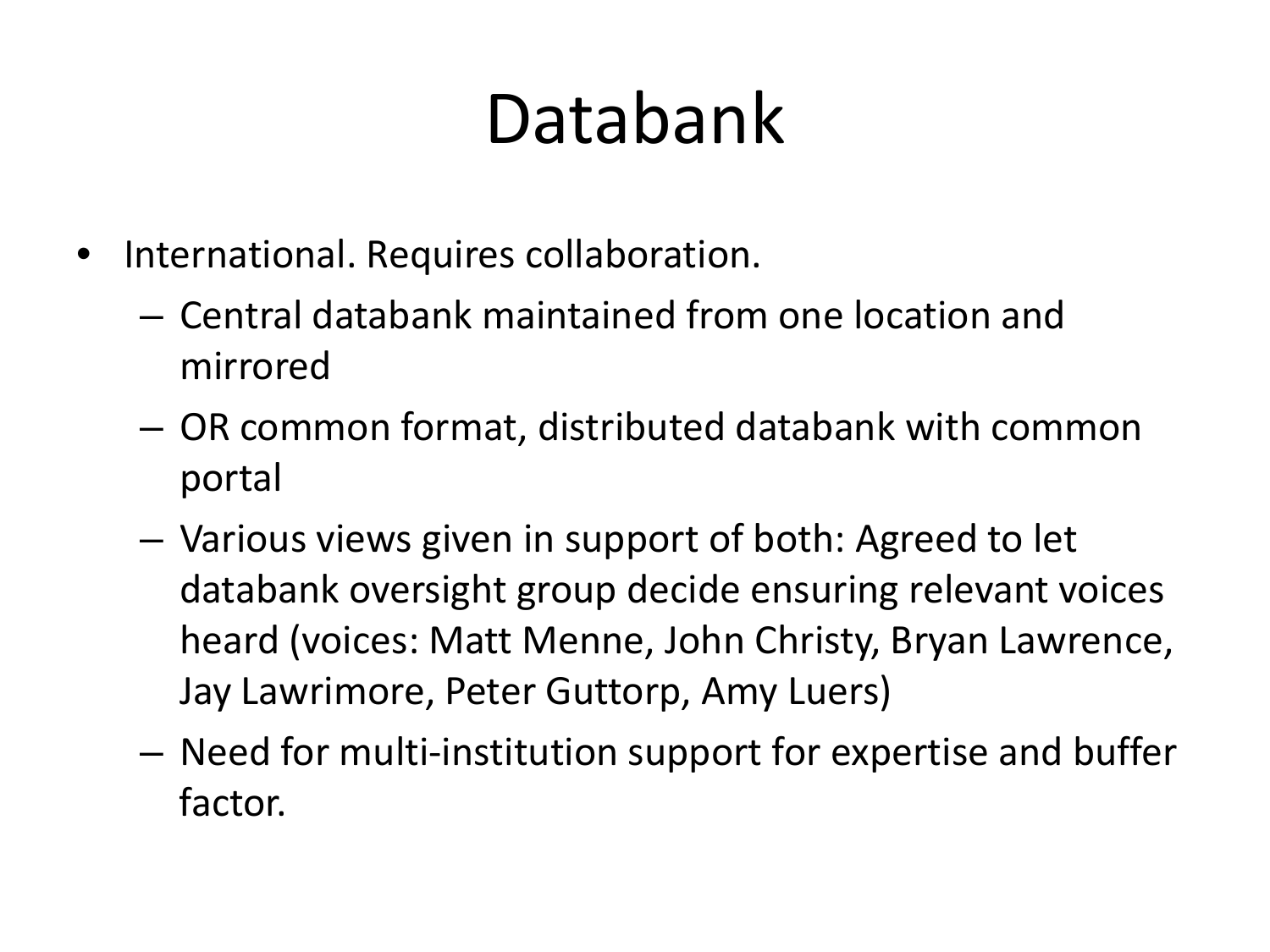#### Databank

- Monthly, daily and sub-daily resolution data.
- Consists of several stages (was levels in White papers but confusion with satellite levels should be avoided) from image / hardcopy to a finalized combined source
	- 0 raw (image, hardcopy, digital count)
	- $-1$  digitised
	- 2 common data format
	- 3 augmented (station ids, source merging et al.)
- Provenance and versioning eventual aim, but accept that must start first with something not ideal. Default unknown provenance and databank version 0 with what we have (see data offers) so we can start. Incremental procedure. IMPORTANT: Just because we may release a version doesn't imply job is done!
- Version controlling needs to be in-built from the start. First release can be what we have but must be given a version number for both release and individual databank elements.
- Metadata is key. Must be flexible but structured so as to be largely machine readable.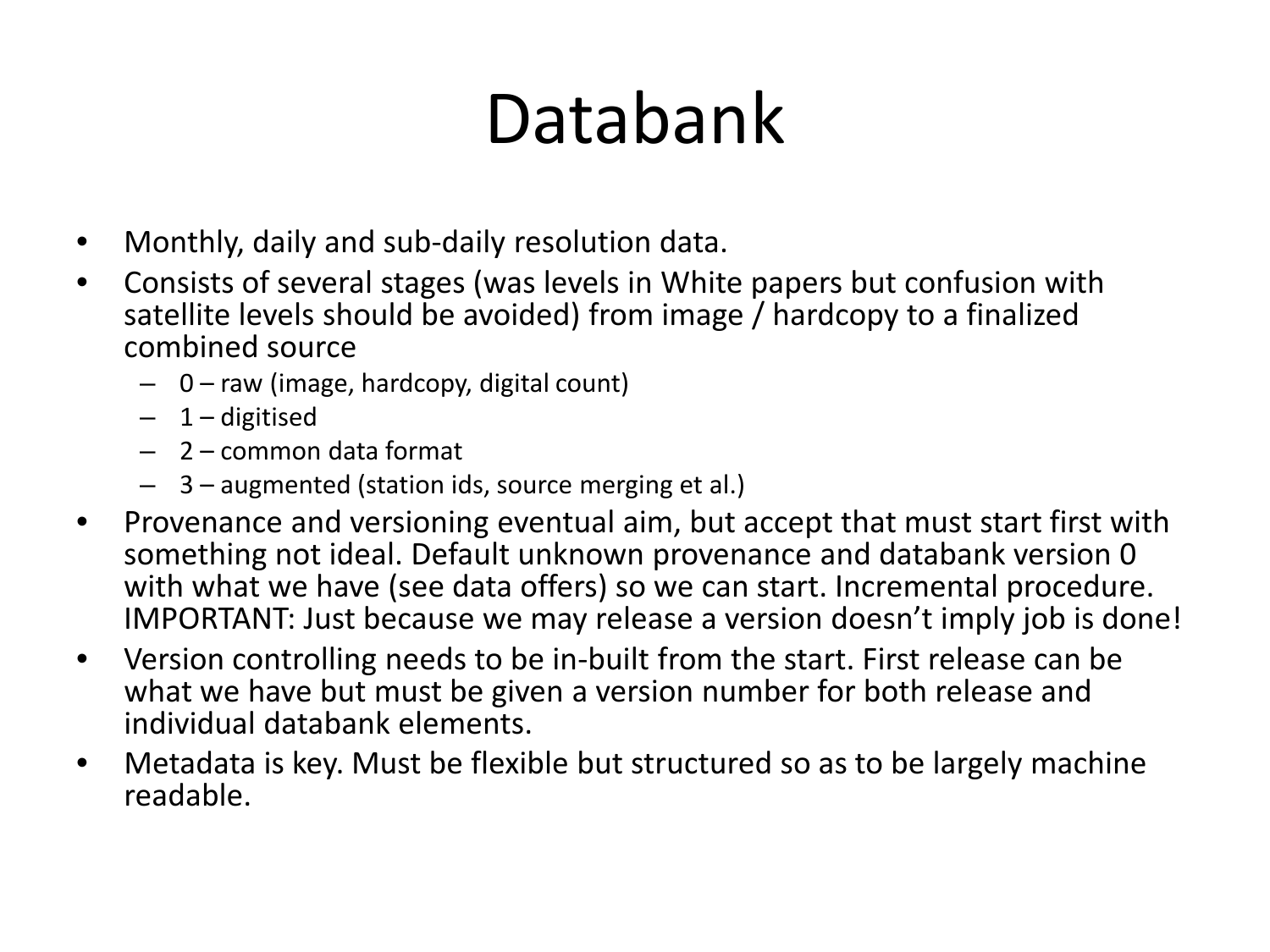#### Databank - metadata

- Need to define what the distinct metadata elements we want are otherwise just a term with multiple interpretations.
	- Need to separate and clarify all different uses of the term metadata somehow to avoid confusion. There is raw data metadata and processing metadata and benchmarking metadata (at least!)
	- There are existing WMO usages of these terms that if possible we should leverage.
	- Metadata may consist of core (location info) and extendable (history, practices)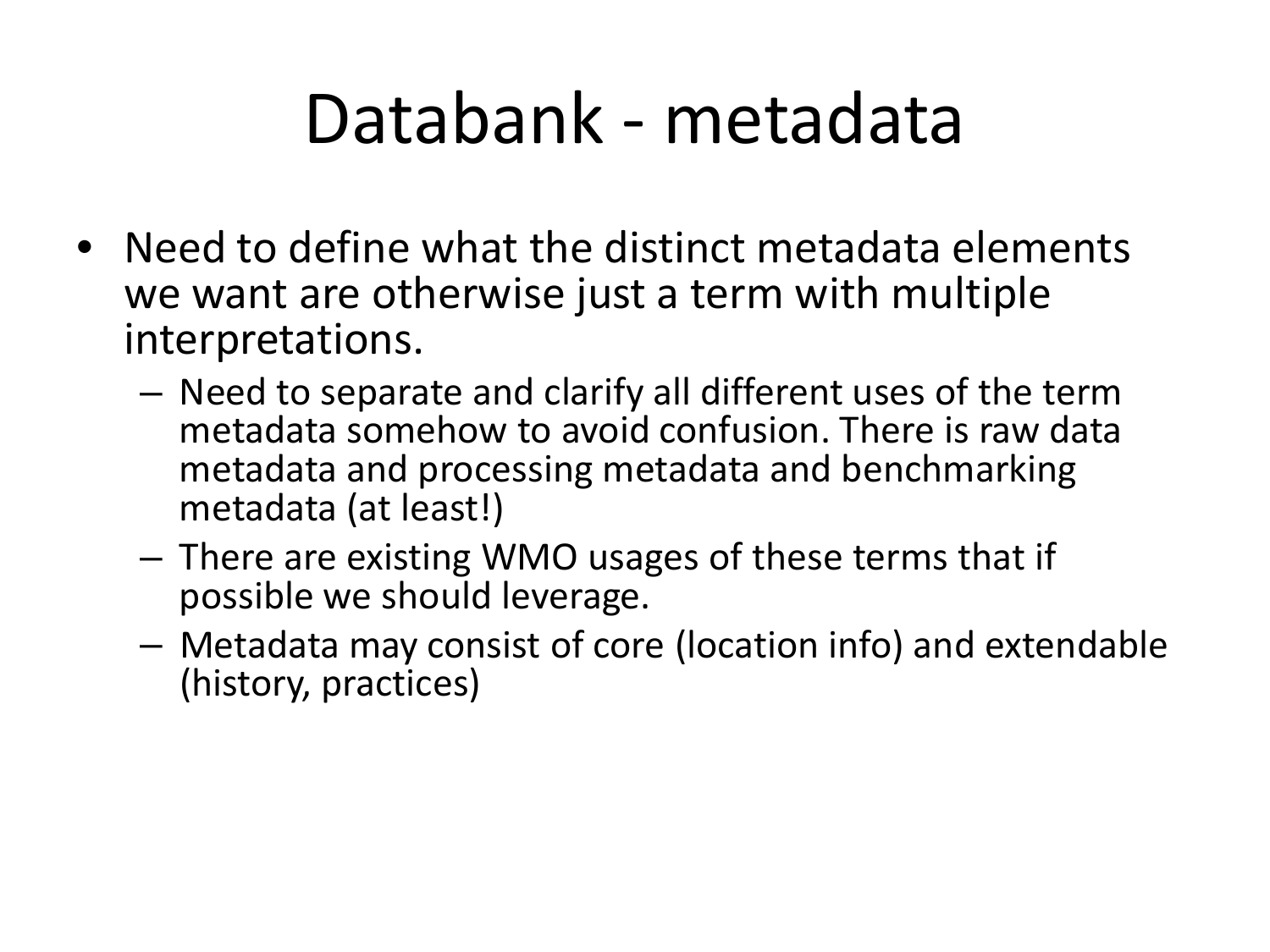#### Data recovery

- Getting extra data 1. data that is digital but not available
	- Hearts and minds
	- Survey to ascertain reason why data can't be made available – will differ by country. Informs what will be most effective approach on a case by case basis.
	- Economic benefit must be quantified and case must be made where this is the reason
	- Provide something in return value added data such as the NCDC station statistics that can be produced straight away and longer term any estimates following homogensiation / QC efforts
	- Utilise research relationships students and post-doc exchanges?
	- Could have a sunset clause (10 years) after which expectation is to release – modify res. 40?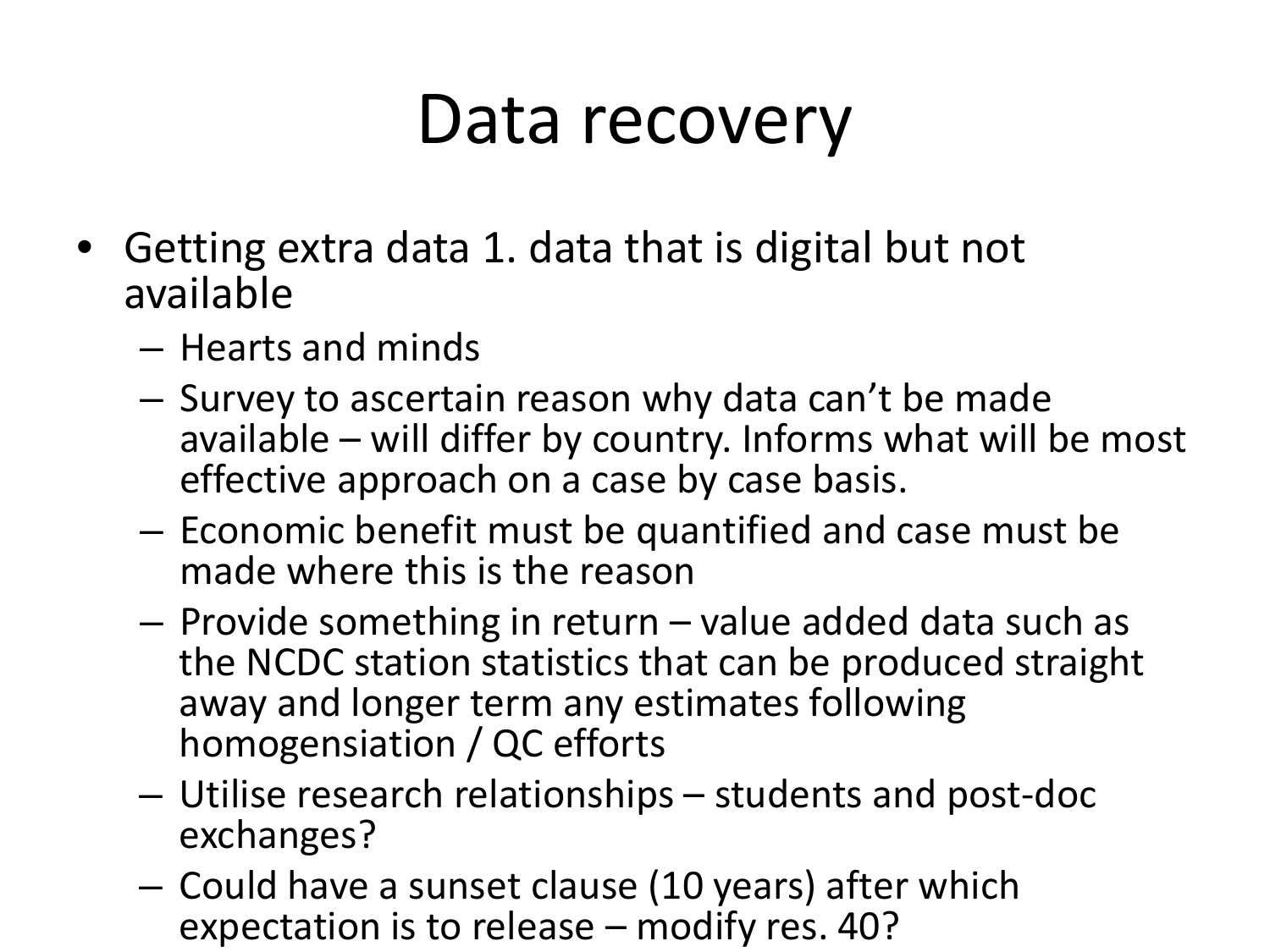#### Data recovery

- Getting extra data 2. data that is not digital
	- For known unknowns at least index what we could add even if we make no prioritisation (such prioritisation would be subjective as priorities will be end-user application specific).
	- Crowdsourcing to be investigated (sitting on many images)
	- Have World Weather Records annually? Agreed to seek opinion of countries when we send the next decadal request next year.
	- WMO mechanism more successful in many, not all, cases? Use many different approaches for this problem – no one- size fits all solution will exist.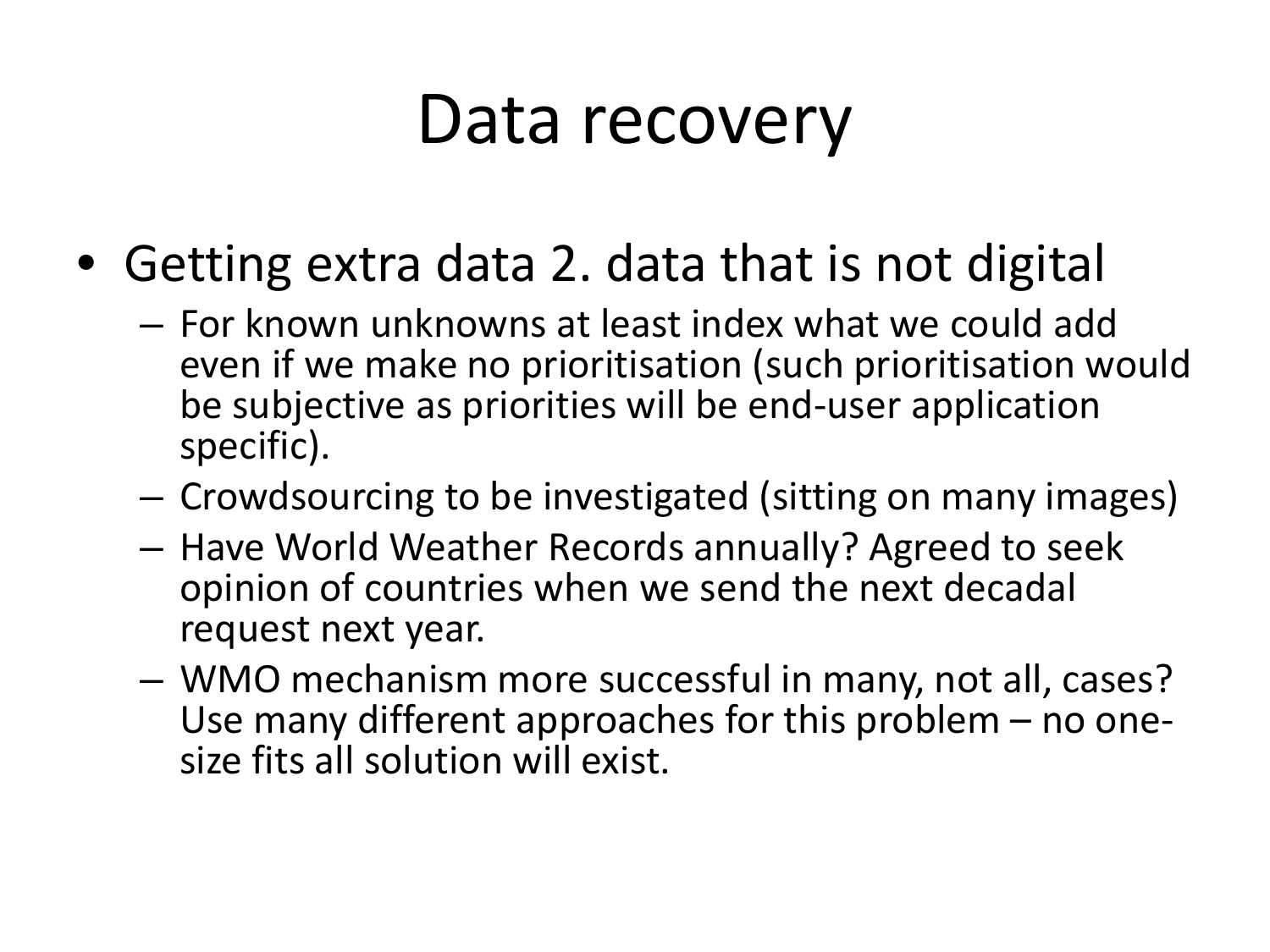## Updates

- Real time updates
	- Define and request reporting of a daily "CLIMAT". Timing is fortunate within WMO programme. Jeremy Tandy and Stephan Bojinski agreed to act as focal points to push forwards. Jay Lawrimore and Tom Peterson to help.
	- Delayed mode transmission option over GTS?
	- Standardize exchange of sub-daily (METAR and SYNOP) and sub-hourly
	- Basic quality checks (but never delete!)
	- Metadata requirement on CLIMAT messages? Again, timing could be fortunate.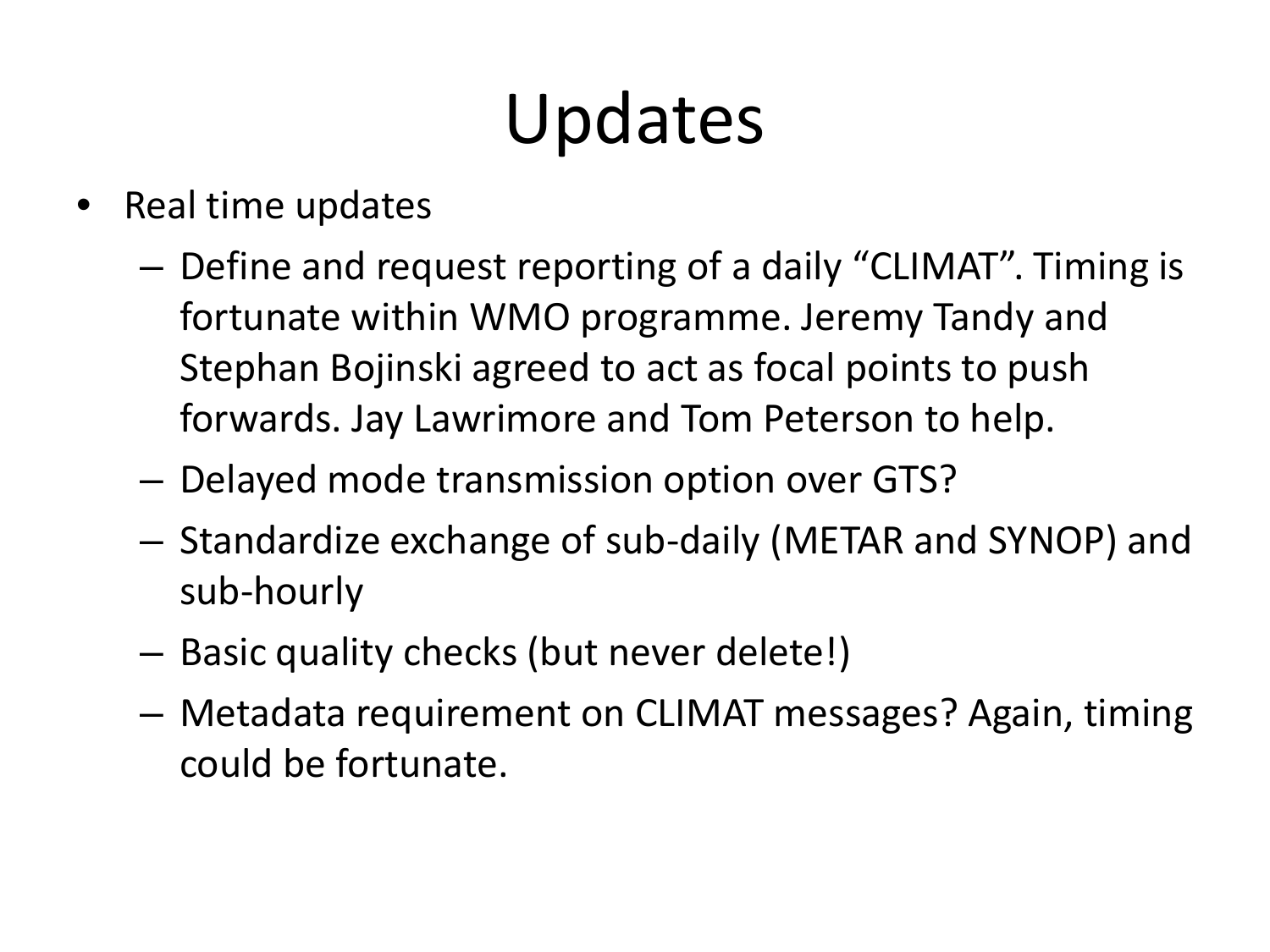#### Data use

- Usage restrictions
	- Realistically we are not suddenly going to have open unrestricted access to all withheld data. In some areas this is the majority of the data.
	- Databank could have public and private areas. Trade off …
		- Implications for traceability vs ...
		- Deliberately handicapping ourselves making products that are deliberately bad by not using the information held in commercially or politically sensitive non-public facing data. Could be endemic issue in certain areas.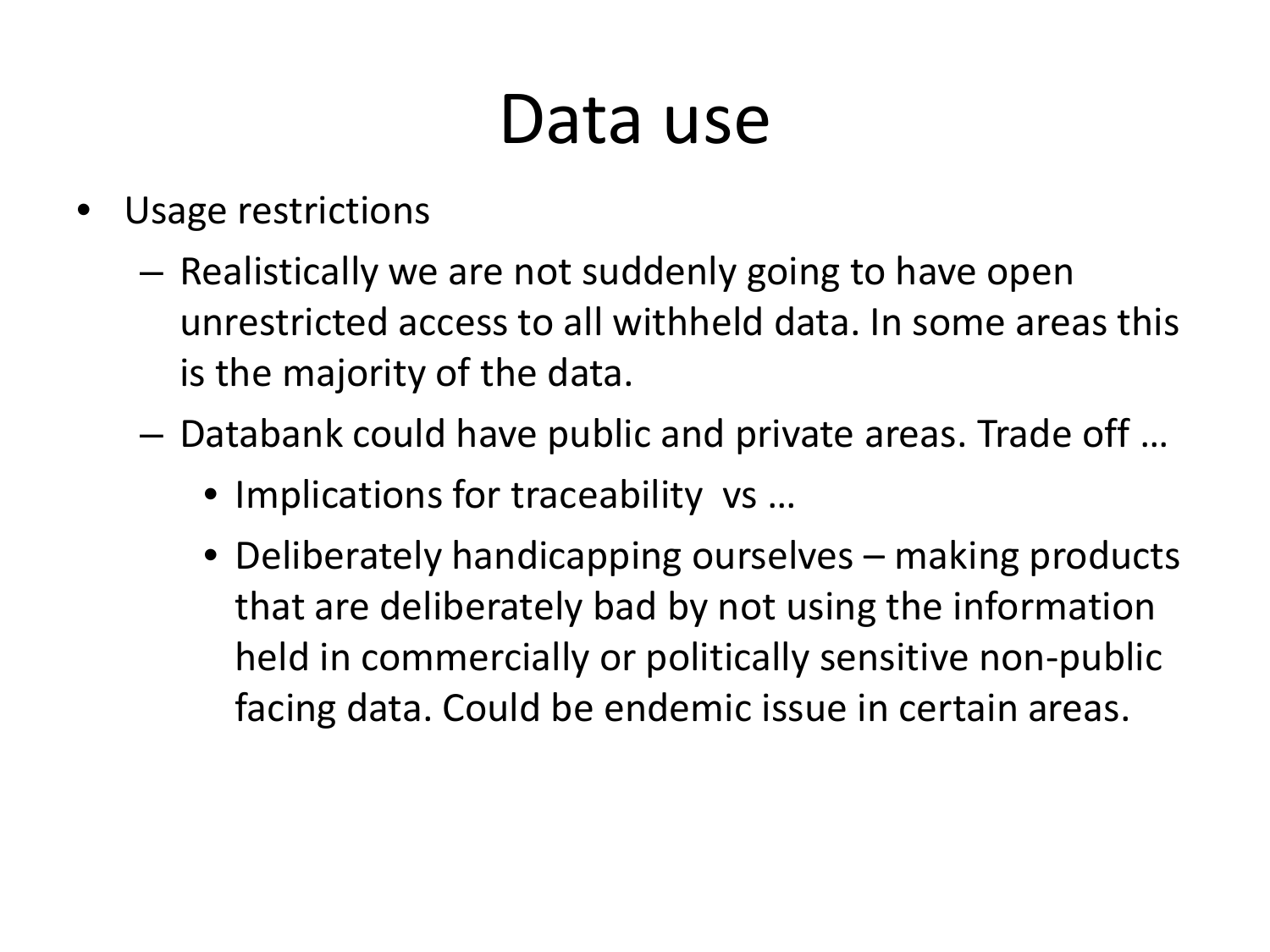#### Data use

- Usage restrictions (cont.)
	- May mean that any dataset that leverages the private area would be encouraged (but not mandated!) to have two versions … one using the public facing data only and the other all data? [But noted this may be confusing or provide misleading indications]
		- WMO res 40 restricts to non-commercial same here? Revisit WMO res 40 so it covers climate services data?
		- What constitutes non-commercial? Climate services commercial? Consultancy by Met Services?
		- 70% of European data would be unavailable if research only clause removed
		- Provide uncertainties and summaries but not actual data?
		- Does mean cannot be fully open and transparent
	- Agreed steering committee in consultation with databank group to resolve whether public only or public + private areas and provide justification.
	- Regardless, does not mean that datasets cannot use restricted data, would just impact whether they fell under the umbrella of this exercise.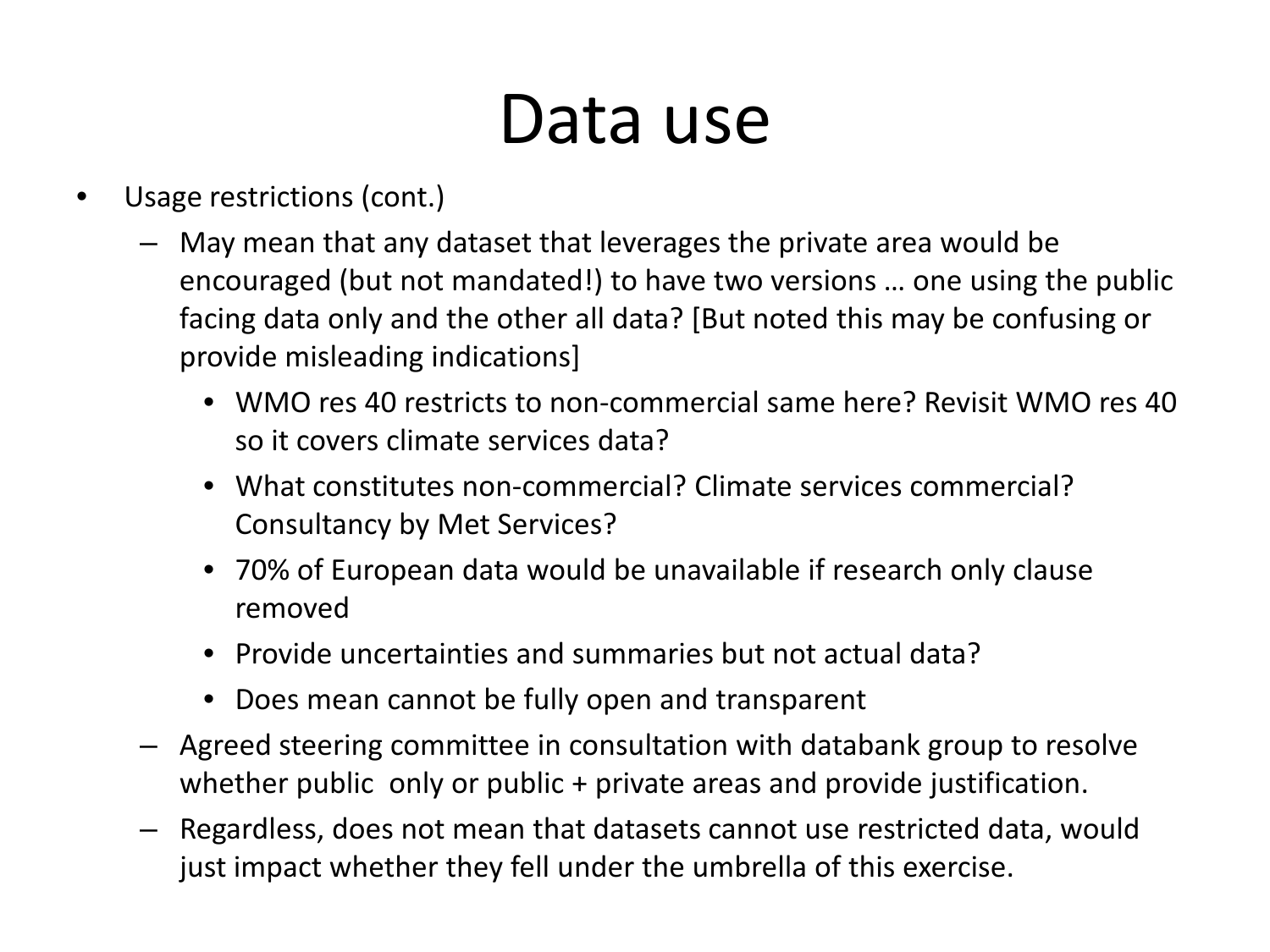#### Dataset creation

- Global records will need to be automated procedures, regional not necessarily
- Need redundant, independent analyses.
- Role for national assessments maybe with common software to assure continuity.
- Create an adjunct to the databank with these estimates and some assessment flags regarding suitability for purposes people might want to use them for.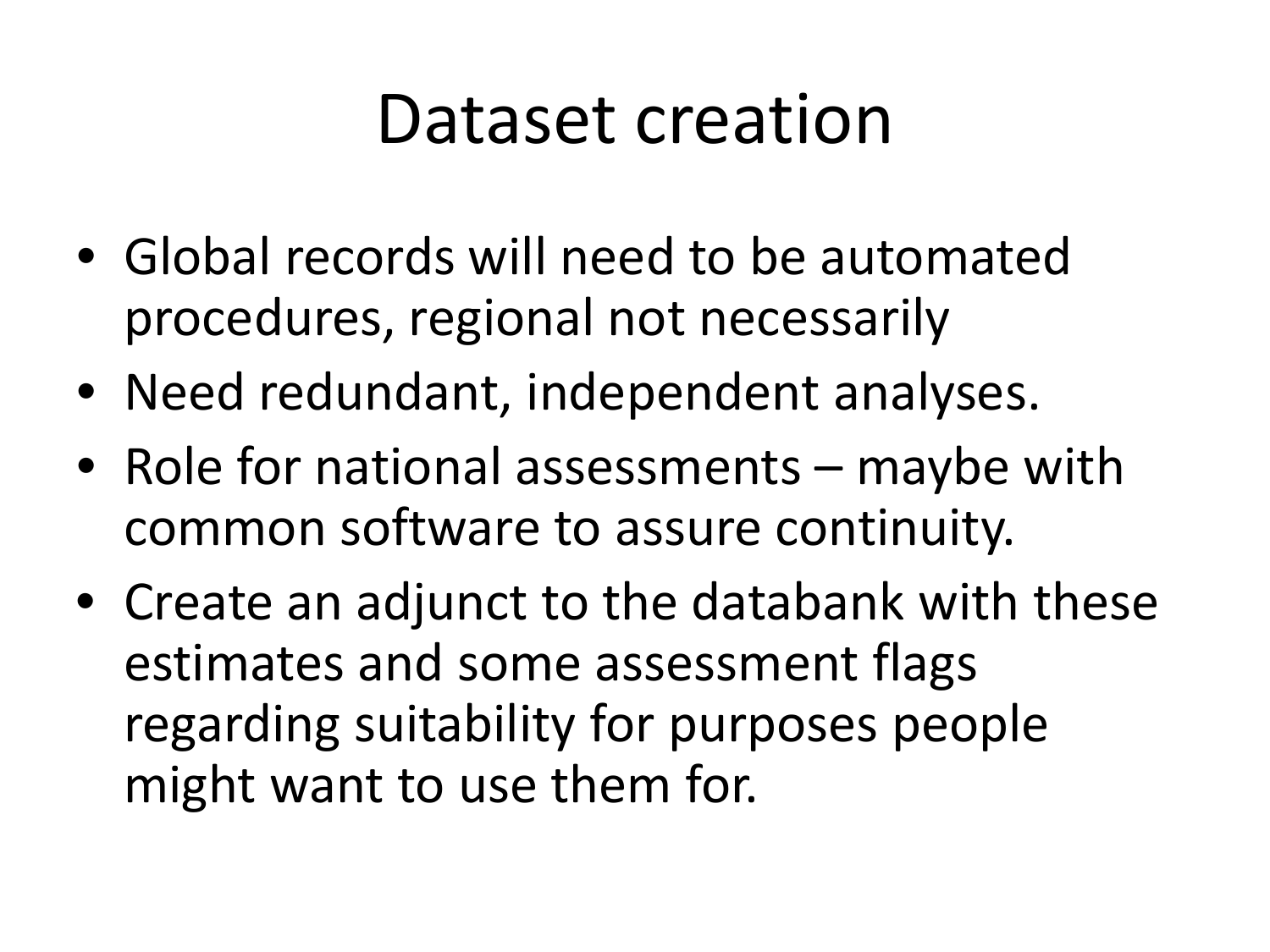#### Dataset creation

- Create portable tools to enable analyses
	- Create massively parallel suite of OS tools so that investigators can make their own based upon their preferences? Several choices for each step and tunable within each choice. Would need substantial help from software community.
- Challenge of daily and especially sub-daily is substantial, but recognition that we need to tackle these.
- Detection and adjustment not necessarily at the same temporal scale
- Attribution of causes and physical understanding preferable.
- How to deal with network wide changes is a difficult challenge.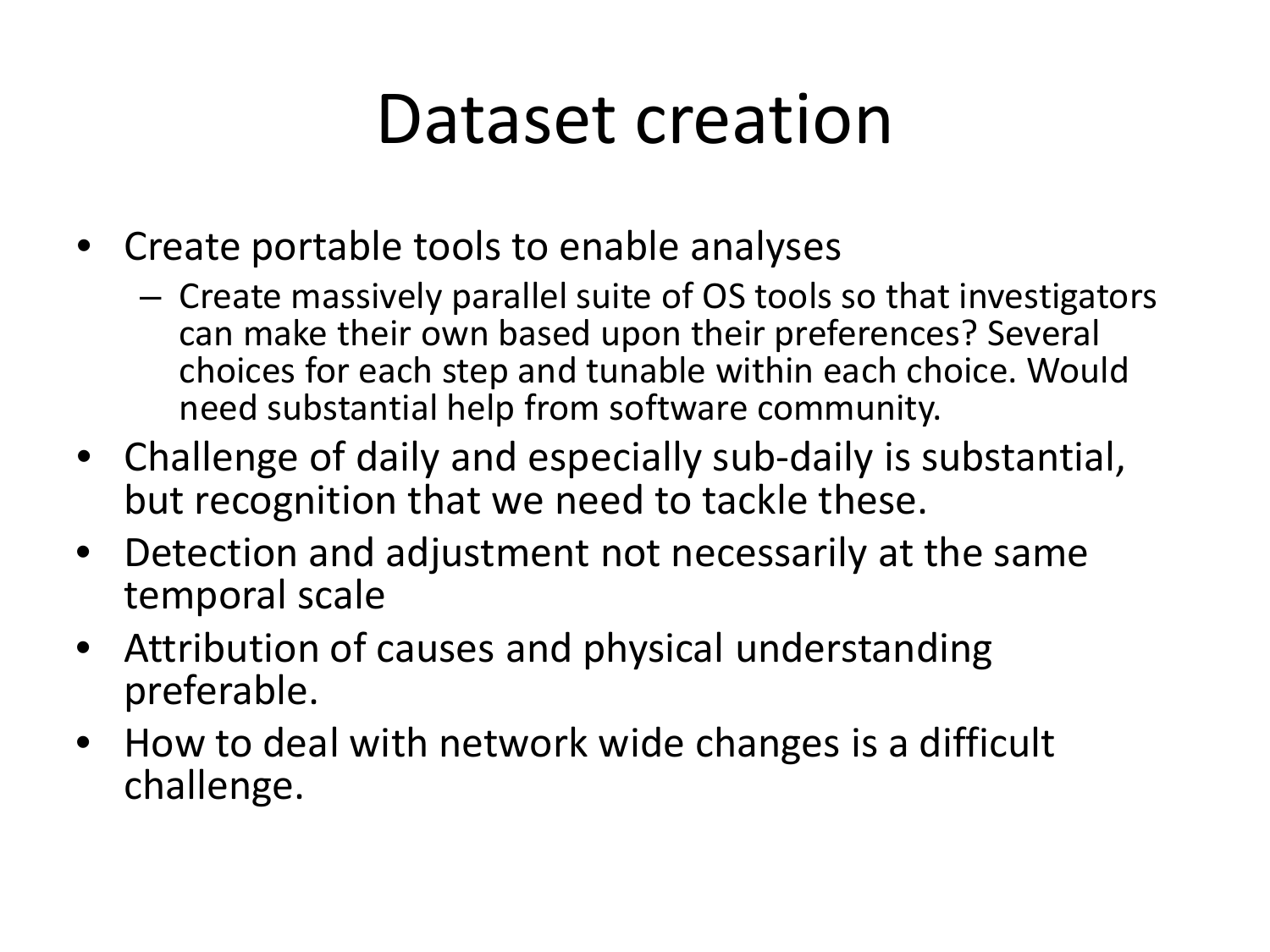# Benchmarking

- **Benchmarks** 
	- Note in many other areas of science this would be termed "software testing"
	- We don't know what areas / time periods people will want to consider in creating data products from the databank so essential to subsample in space and time to databank.
	- Make simple to use (format, structure etc. identical to databank)
	- Derive from reanalyses / climate models
	- Range of assumptions from overly optimistic to overly pessimistic test from too simple to destruction and ascertain when and why algorithms fail.
		- Don't tune to any assumptions e.g. Use not just 20<sup>th</sup> Century forcings runs
		- Addition of sampling effects, breaks and trend-like artefacts, seasonal and diurnal cycles etc.
	- Need to really define the real-world maladies better.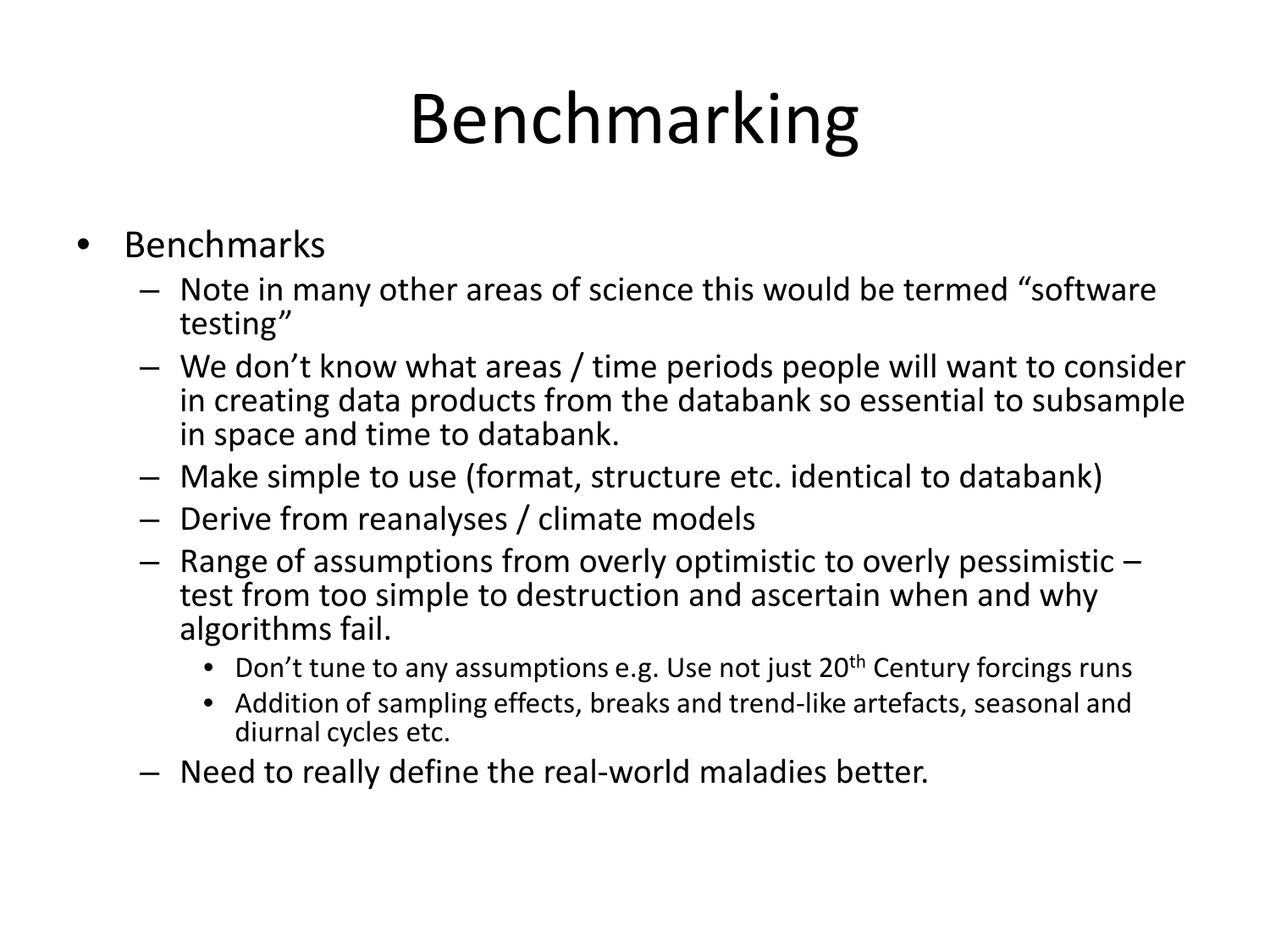## Benchmarking

- Group defines benchmark specifications but third party produces the actual analog cases and performs assessment summary to ensure double blind.
- Benchmarking has a finite lifecycle (propose 3 years: Develop, implement, assess, wash-up, repeat …)
	- Wash-up includes dataset creators
	- Historical benchmark cases remain available
	- COST has done some benchmarking and need to leverage that experience
	- If eventually benchmarking becomes multi-variate it'll become much harder. Need realistic inter-variable relationships to be retained.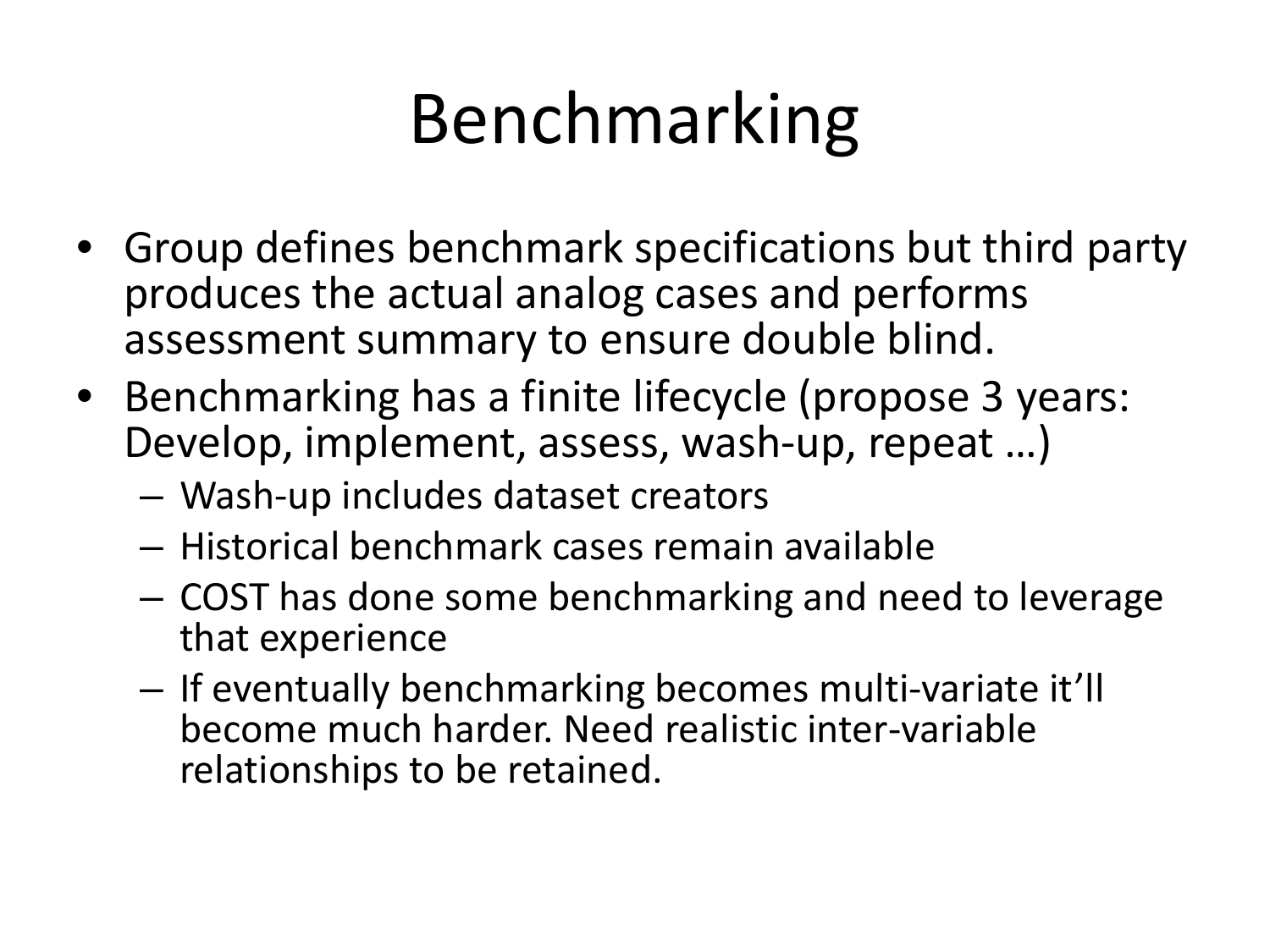## Benchmarking

- Climate Reference Network type measures with much better traceability provide a second hugely valuable check going forwards
- Need global CRN for next generation of researchers who will thank us
	- Adrian Simmons agreed to put on agenda of next GCOS/WCRP AOPC meeting for discussion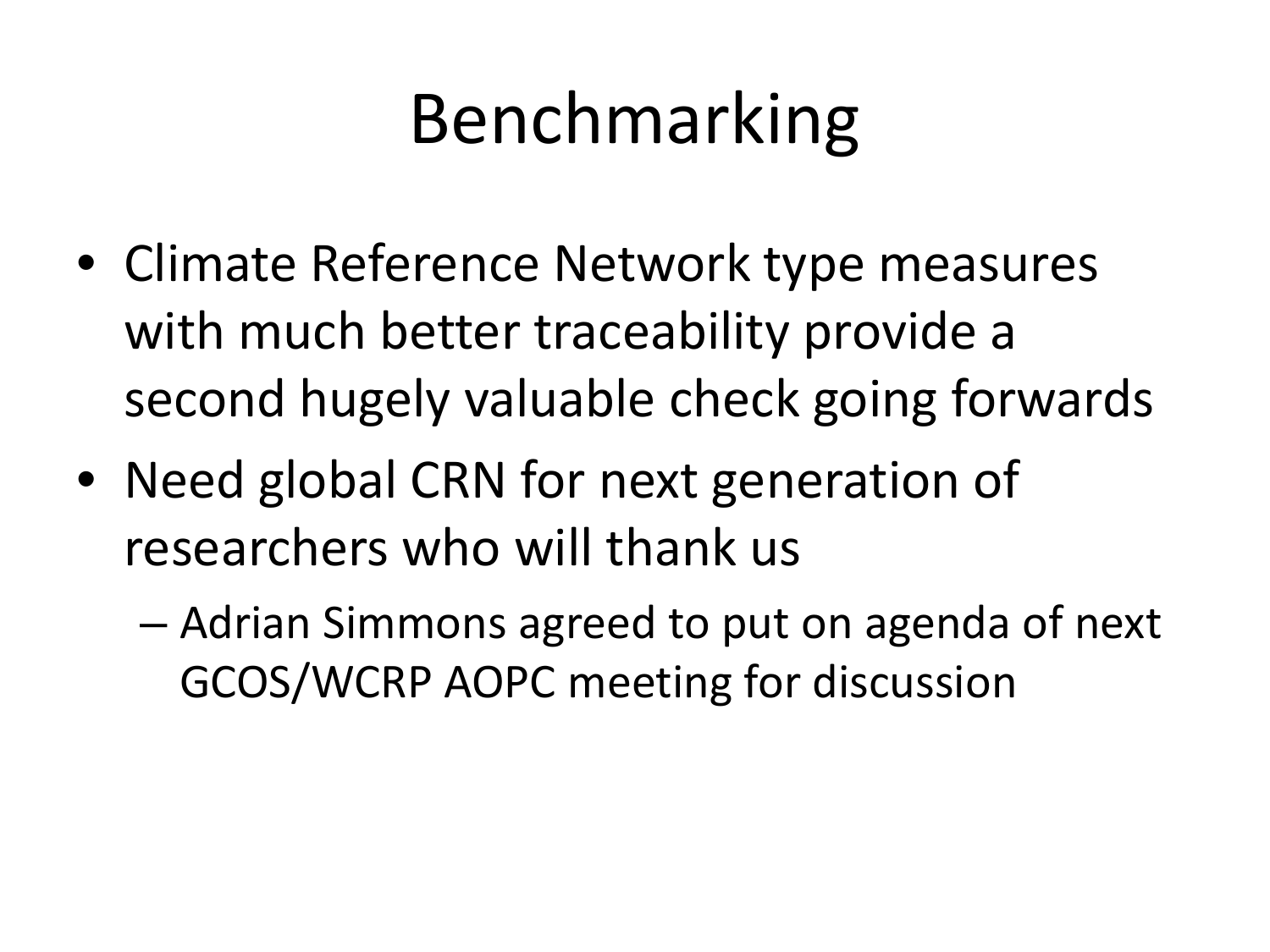#### Assessment

- Benchmark performance
- Criteria that assess datasets for their quality for a particular purpose
- Depend on the purpose
- Include both scientific quality and other criteria
	- Ease of use, how documented, how traceable
	- Do they represent long term trends or not, regional detail, spatial correlations etc etc
	- Will depend on user needs, probably not a case of a single number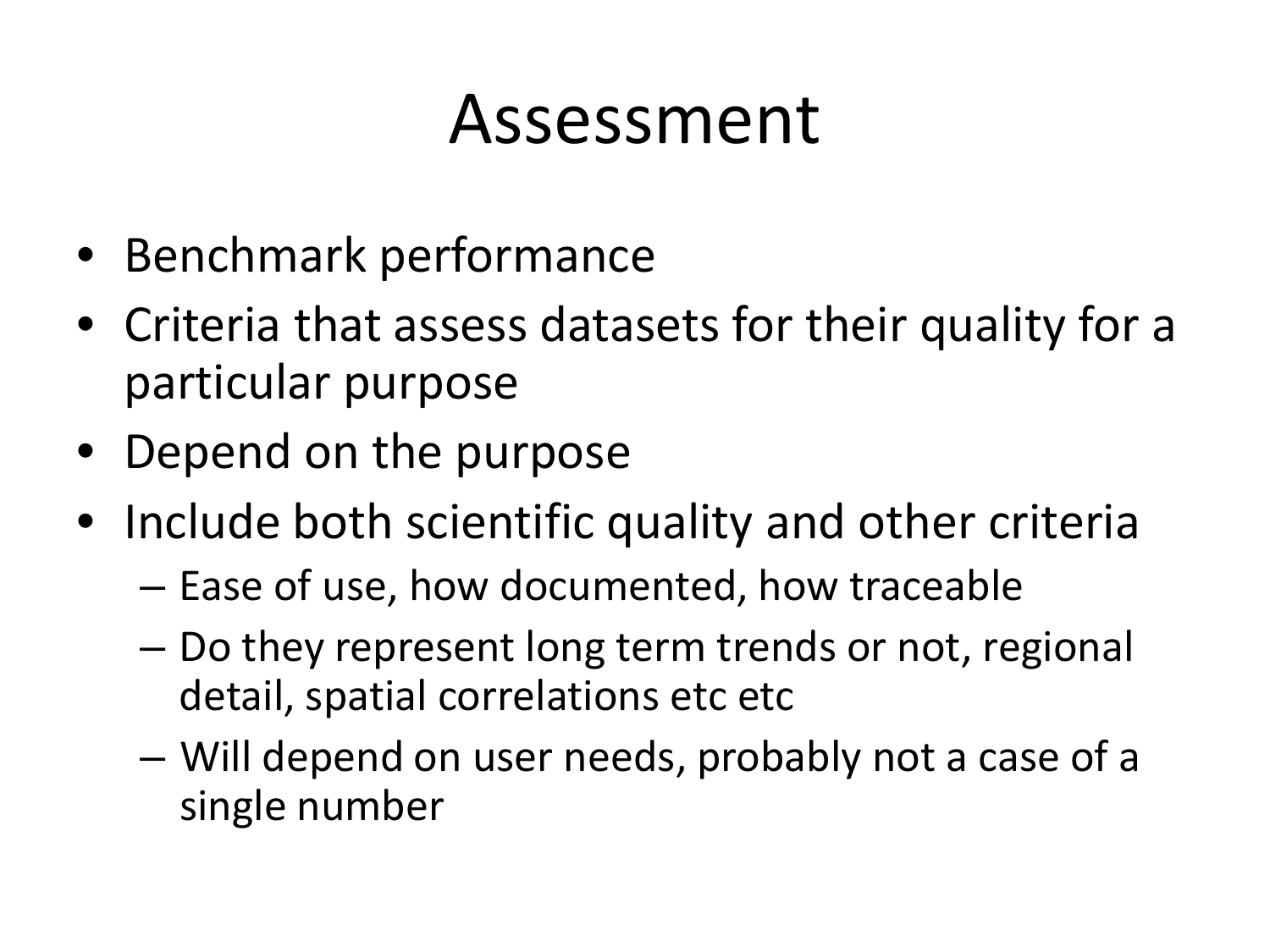#### Interpolation

- Needed because we never have observed everywhere and never will.
- Like homogenisation, no one-size fits all solution
- Do uncertainty by covariances but users need something simpler – equi-probable ensemble? – If so need some sensible user guidance associated.
- Need to benchmark and assess just as for homogenisation
	- Group proposed to take forwards
	- Should work closely with benchmarking and assessment group.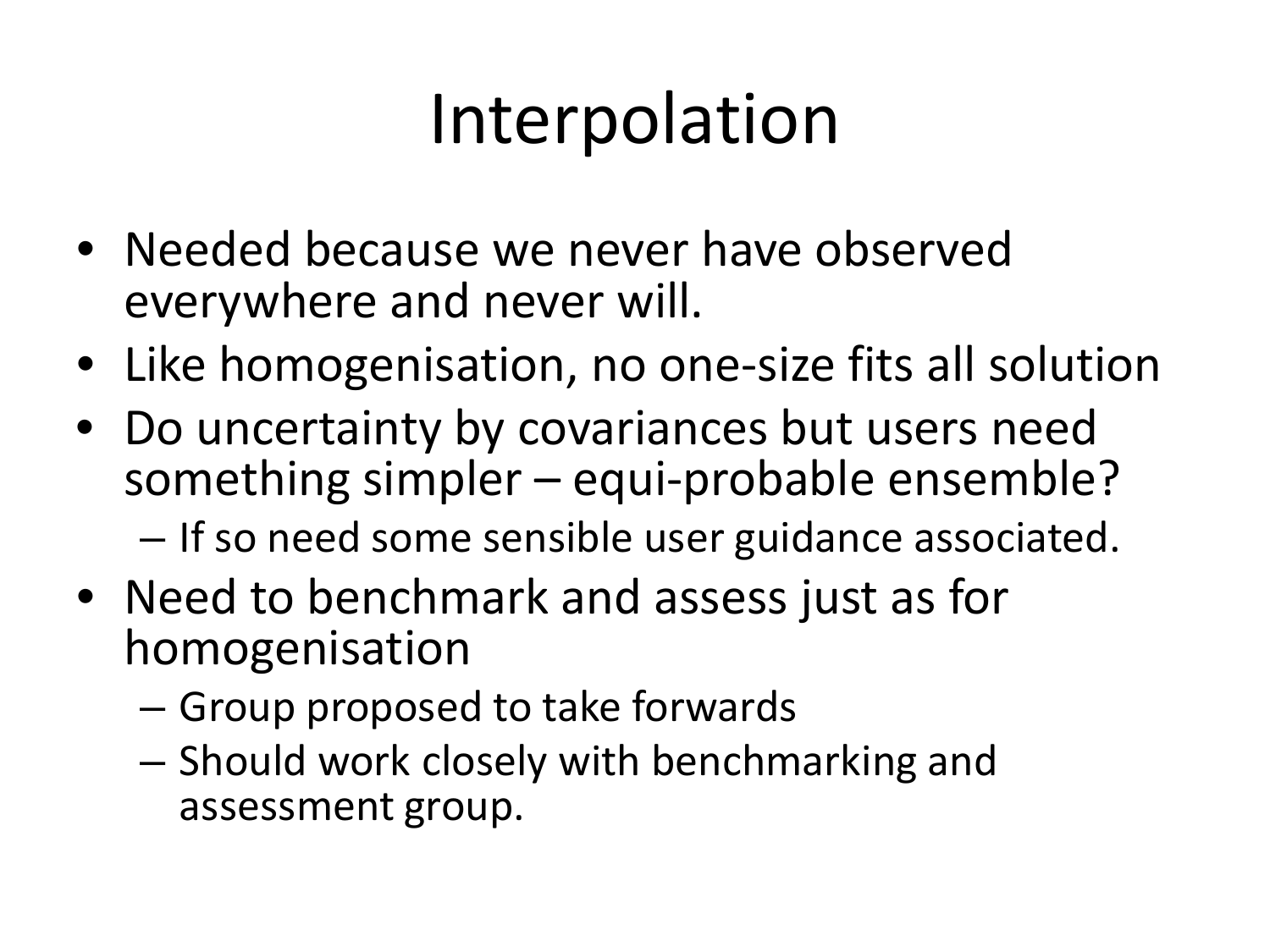#### Dataset acceptance

- Open provenance-type models use existing formats Invoke ISO standards for observations and measurements
- Desirable criteria to meet product standards:
	- reference source data list and rationale (two product types: use of databank alone is auditable; if non public ancillary data is used a reference must be provided )
	- description of quality control method
	- if homogenized, then benchmarking is required
	- a link to assessment report carried out by assessment team if available
	- peer reviewed publication
	- audit trail along with release of code used (but with **no** expectation of software support)
- Are these guidelines or requirements?
	- Requirements should only be those that are objective and represent best practice with other aspects being desirable?
	- Need to provide an estimated cost in terms of compliance in terms of money and time
	- Minimum requirements should be those that do not add a prohibitive overhead? Run risk of killing science otherwise ...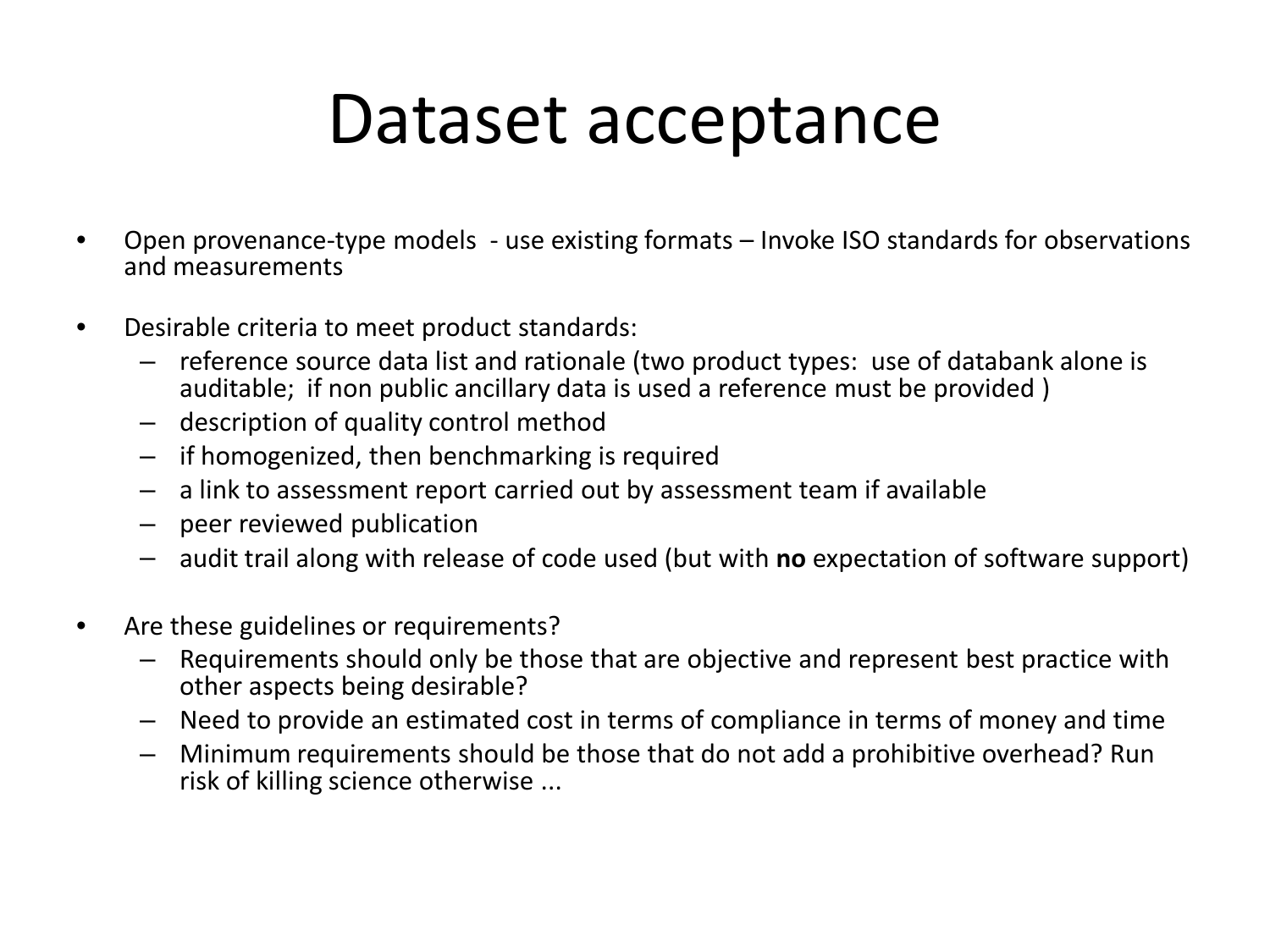## Governance – proposed very initial phase structure

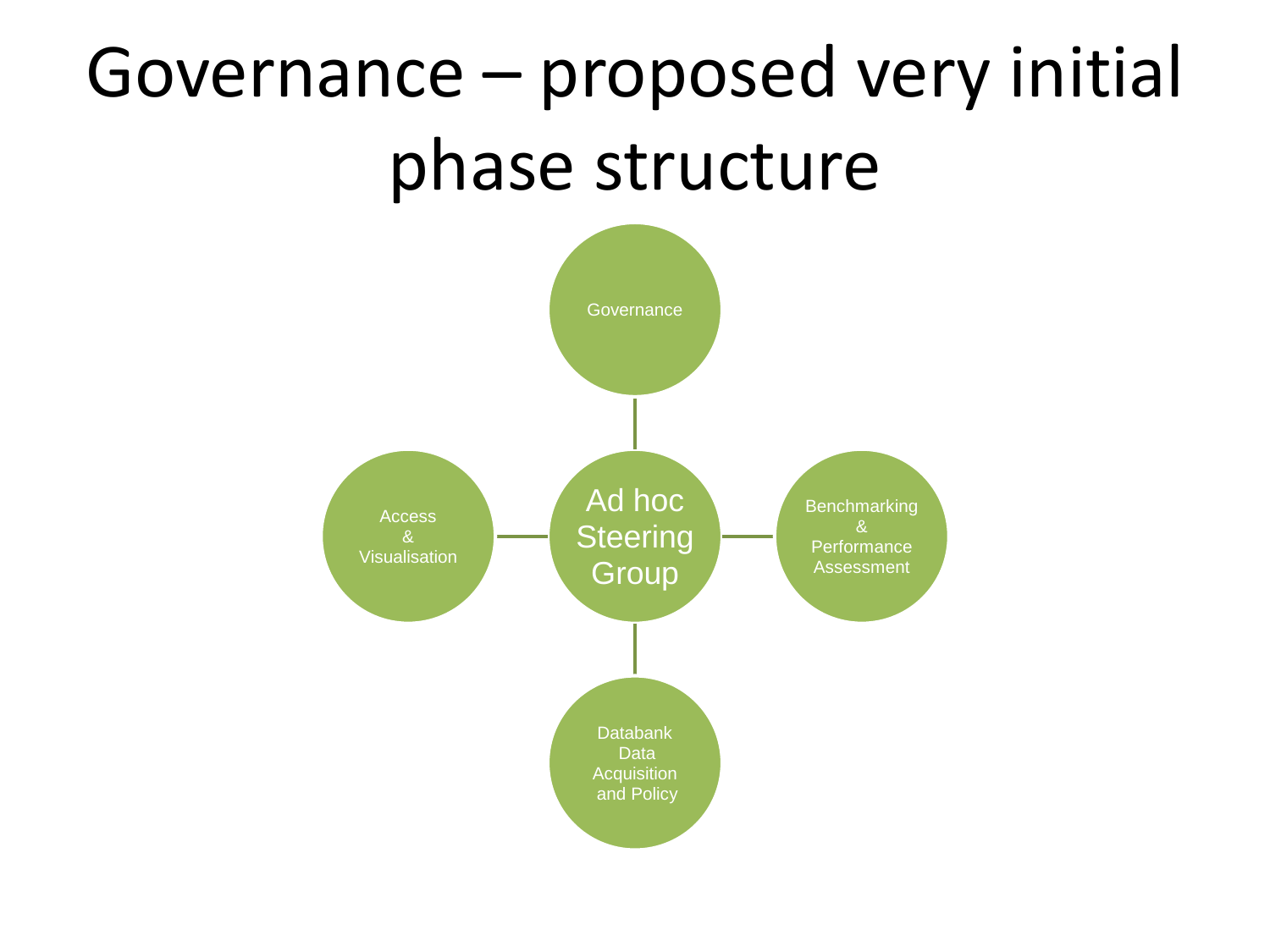## Ad hoc steering group

- Peter Thorne (Chair)
- Blair Trewin
- Richard Chandler
- Kate Willett
- Xiaolan Wang
- Matilde Rusticucci
- Jay Lawrimore
- More TBC gap analysis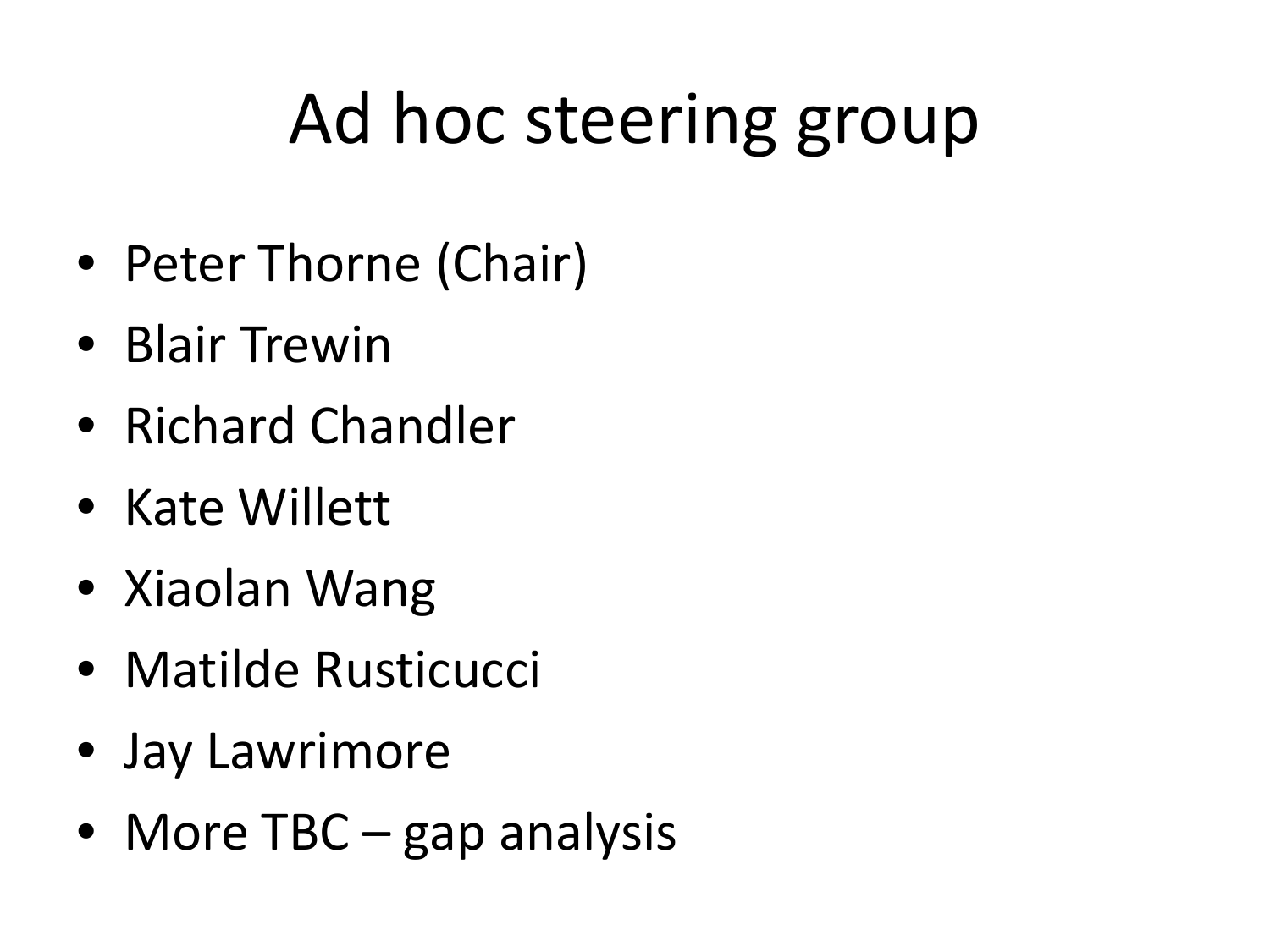## Ad Hoc Steering Group tasks

- Write an implementation framework
	- Identify what is really new that needs support
	- Interim report of workshop outcomes and progress towards implementation by WMO Congress 16 in May 2011
	- Final report by September 2011
		- To present at the WCRP Open Science Conference in Denver, CO, USA
	- Develop communication strategy
- Dissolve itself upon creation of a more permanent group on advice of governance group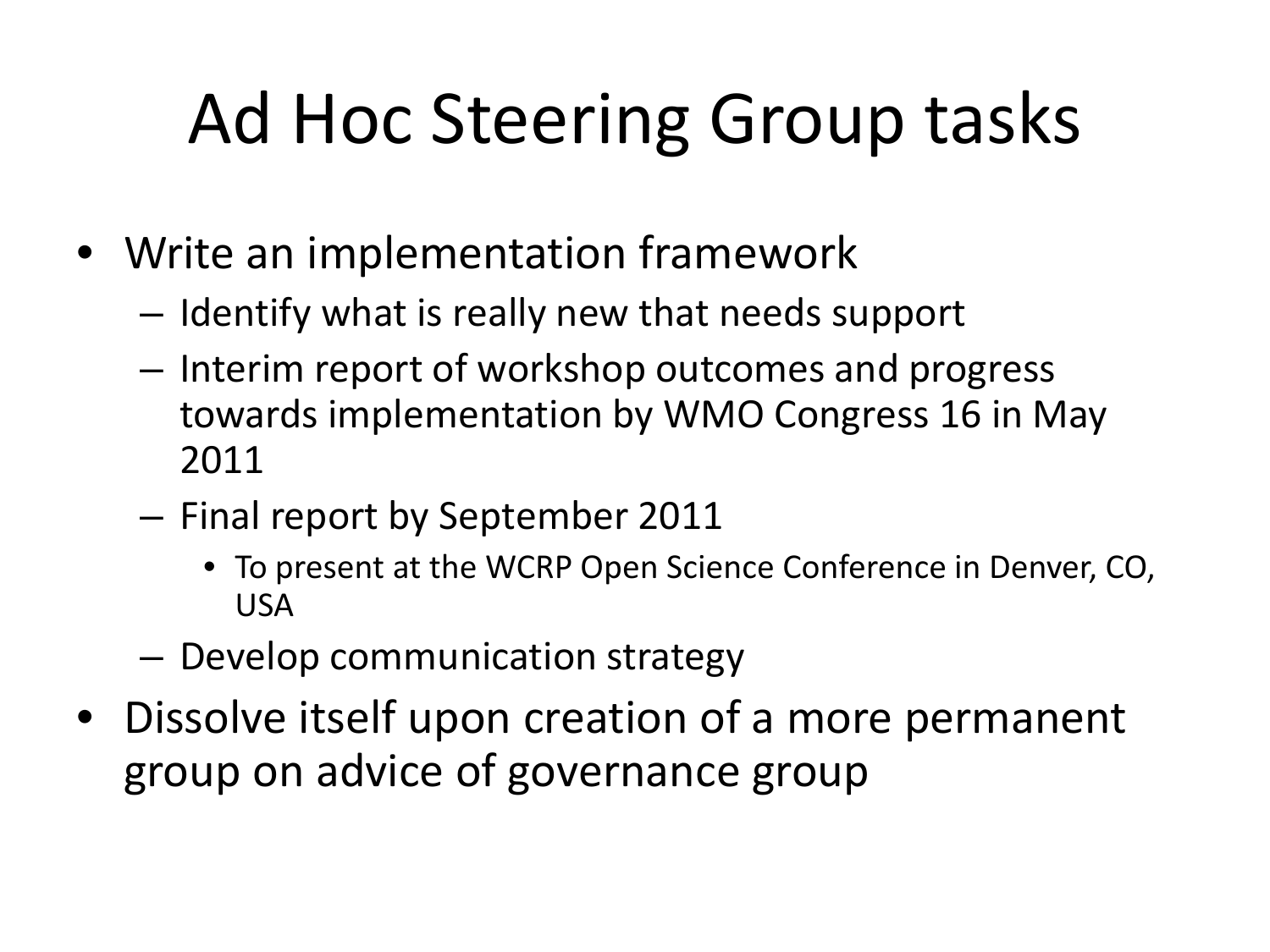#### Governance team

- Individuals to frame governance
	- Peter Stott (Chair)
	- Peter Guttorp (Univ Washington, Stats)
	- Alistair Forbes (National Physical Laboratory, UK metrology)
	- WMO Secretariat (Ghassem will help identify someone)
	- John Christy (U Alabama IN Huntsville)
	- Andreas Becker (DWD, GPCC)
	- Ms Saito (tentative JMA)
	- Joseph Kimani (tentative Kenya Met Dept)
	- Vyacheslav Razuvaev (RosHydroMet WDC B)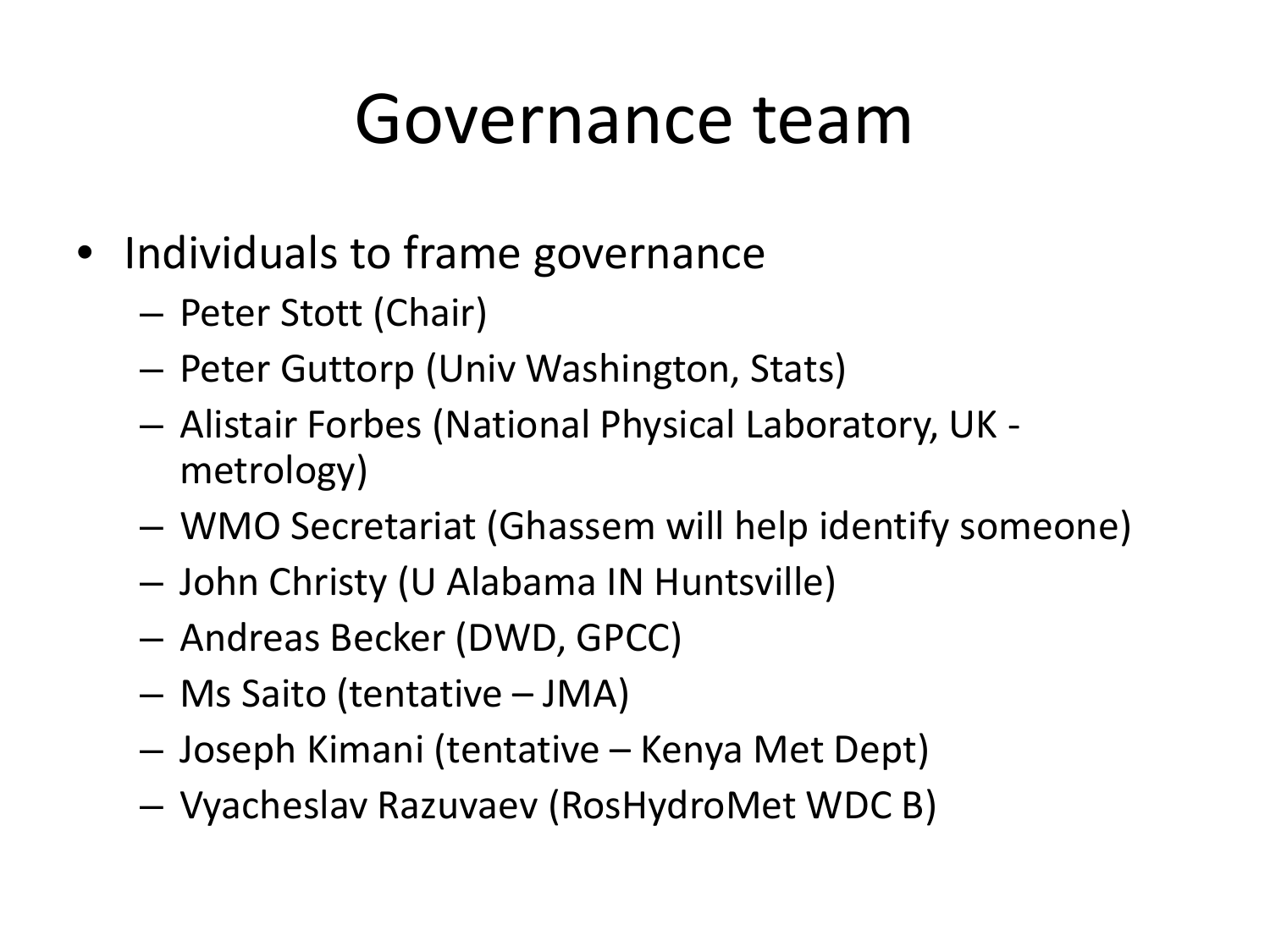## The Governance Team's TOR

- Within half a year come up with 1-2 page document
- The team recommends to the Steering Group the appropriate governance
	- Which would guide institutions that would be involved in various aspects of the project
- Probably not meet in person
- Keep in mind other teams, requirements and activities
- Pay attention to the White Paper and workshop proceedings
- Dissolve itself when Steering Group agrees that its task is done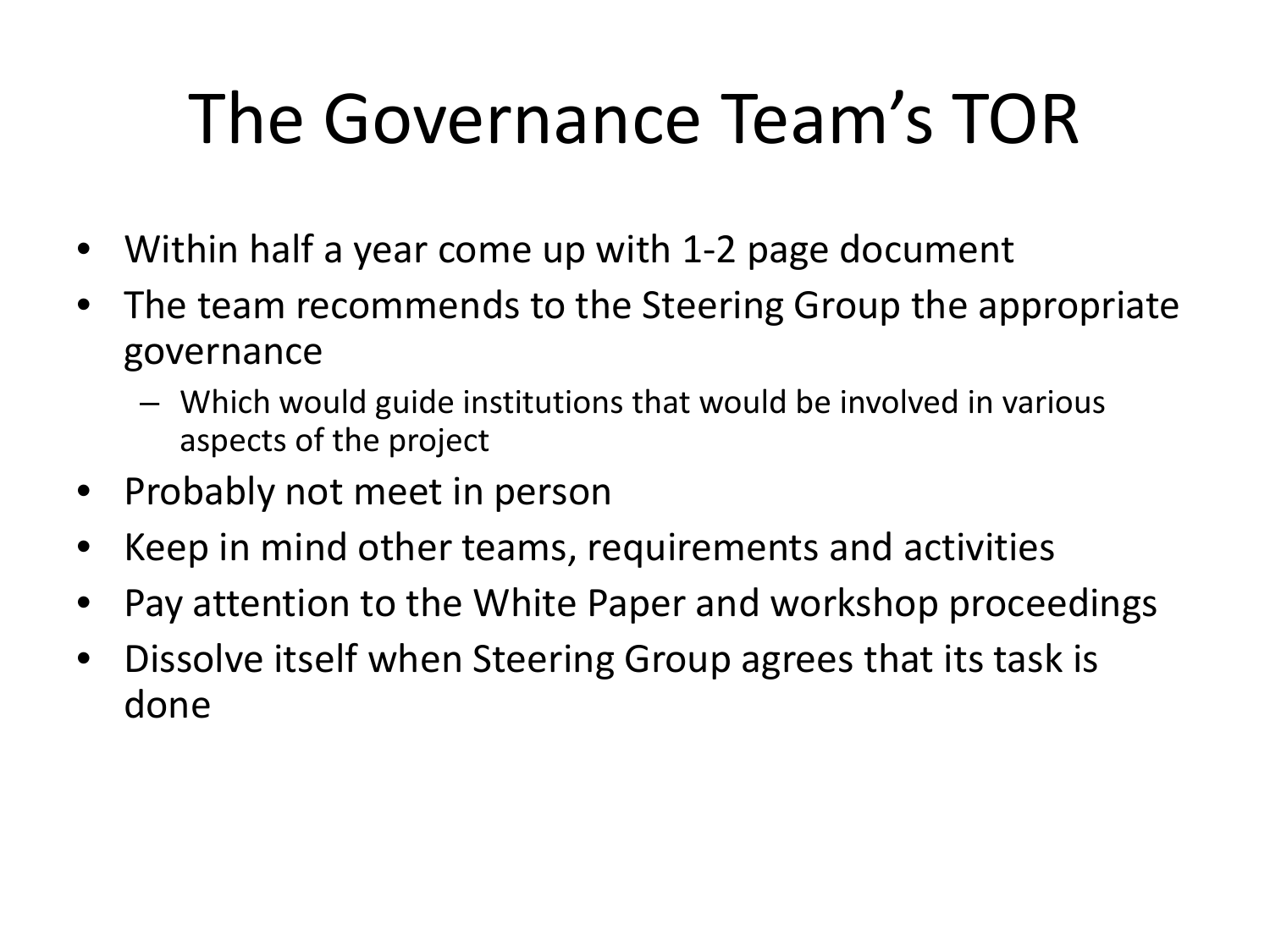## Databank management

#### Who-

- People who understand the consequences of a proposed change who have some independence from the work on the databank
- Initial names: Jay Lawrimore (Chair), Matt Menne, Bryan Lawrence / Jeremy Tandy (TBD), John Christy, DWD rep (TBD) ... Group to augment and ensure truly global membership and multi-institution
- What—decision making entity that manages change to ensure transparency
	- Decisions are recorded for transparency
	- Changes are expected to be more frequent than in the past, thus an accountable authority needed
	- Establish guidelines for documenting provenance and versioning procedures
		- Working teams for provenance and versioning?
	- Assure continuity of processing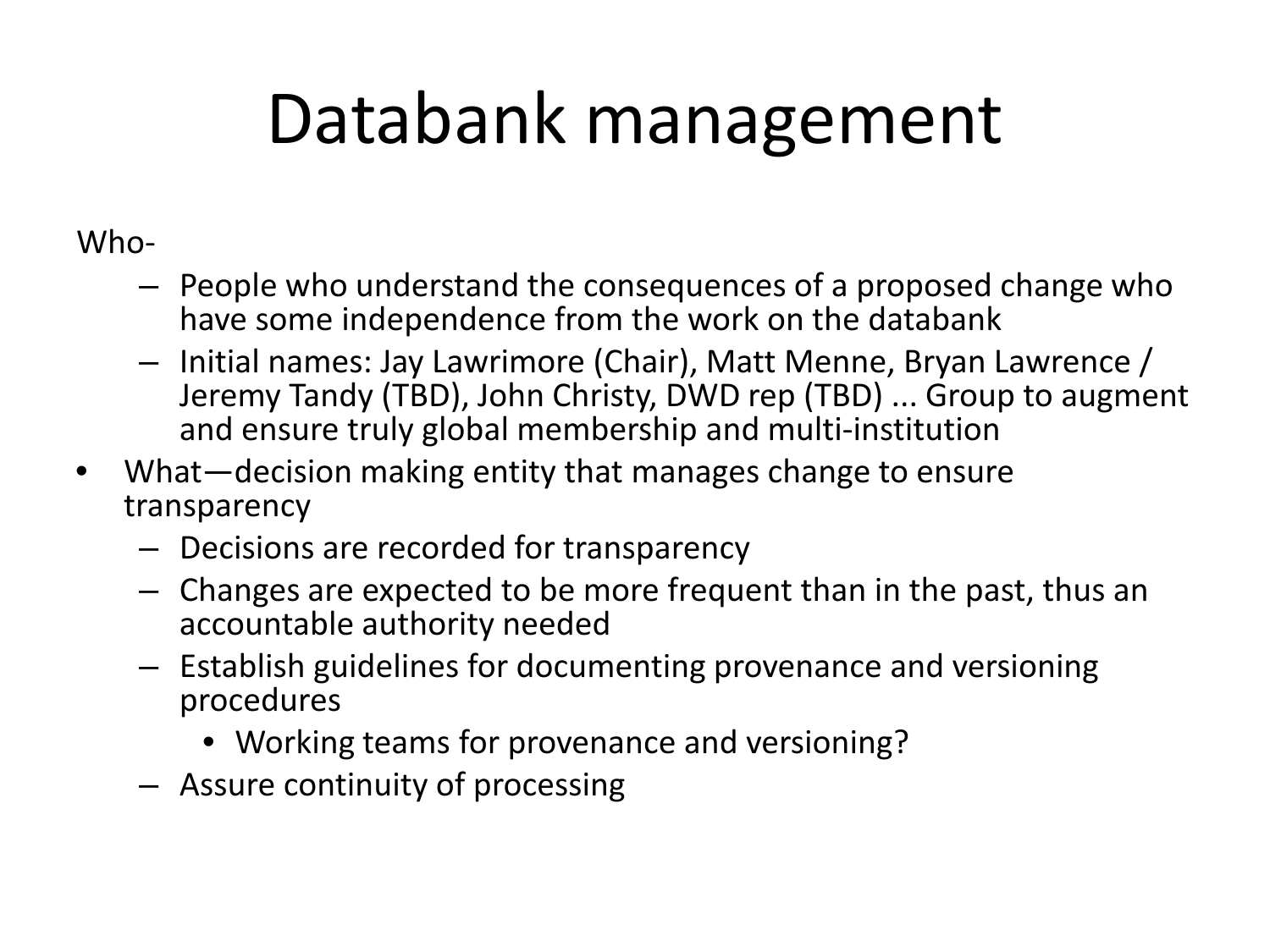#### Benchmarking and assessment

- Individuals
	- Kate Willett (chair?)
	- Claude Williams
	- Ian Jolliffe
	- Others TBC
- Start from agreed outcomes of benchmarking and assessment discussions
- To be superseded / modified when governance group reports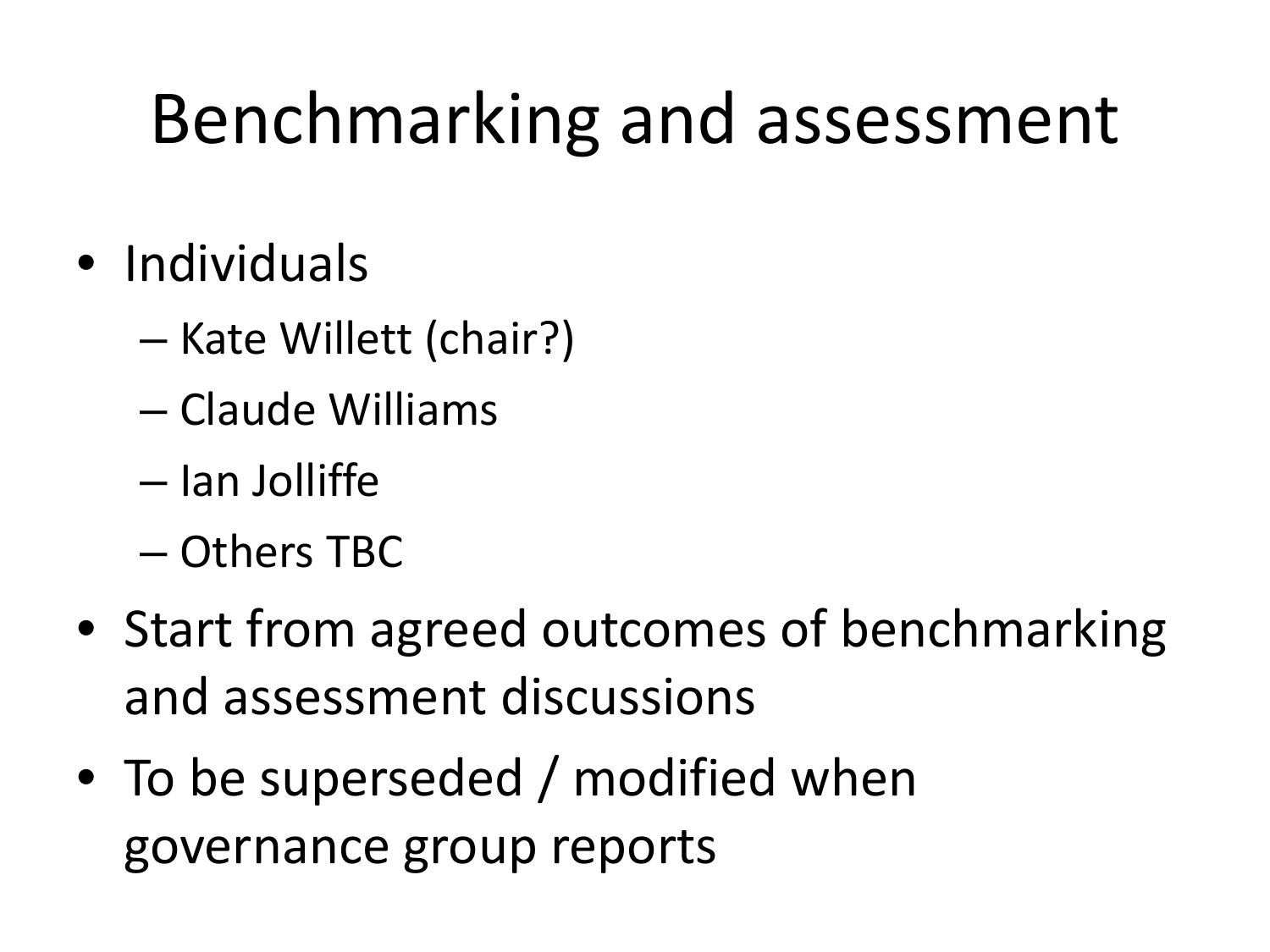## Pilot phase?

- Closed 12 months after first benchmark lifecycle (2015)
- Focus needed characterising centennial scale variability, trends and regional behaviour
- Still massive effort monthly databank (political), algorithm development, benchmark definition and development, assessment cycle set up … (scientific)
- Define delivery focus
	- Define specific deliverables in the first year so this is seen to be moving forwards. Databank version 1 and analog worlds? Possibly others too?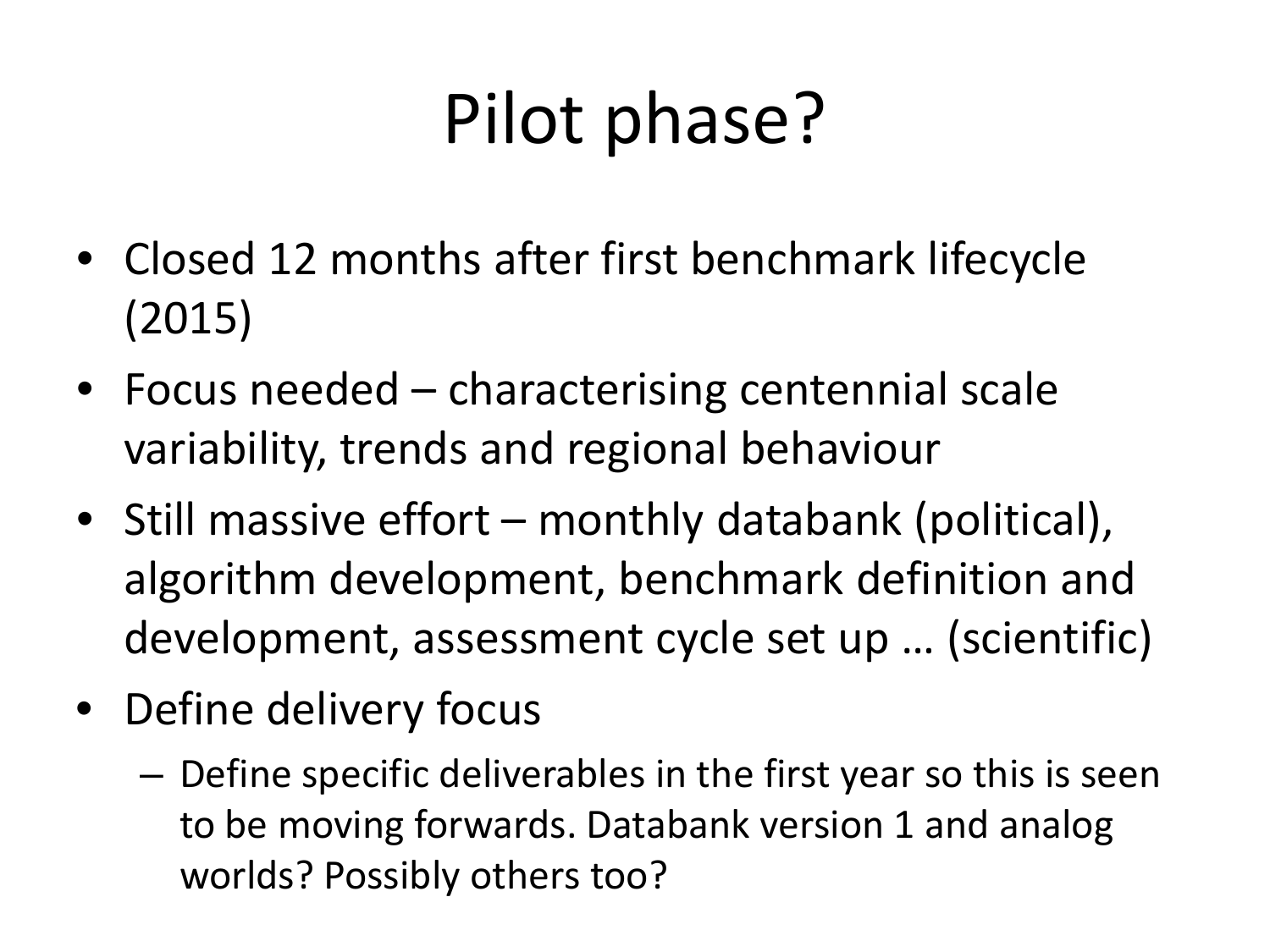## Not just climate scientists

- Possible oversight from BIPM (metrology) + TIES (statistics) – Governance group to note.
	- Keeps on their radar
	- Assures relevant input
- Ensure relevant expertise on working groups
- Recognise harder for these folks to get funding.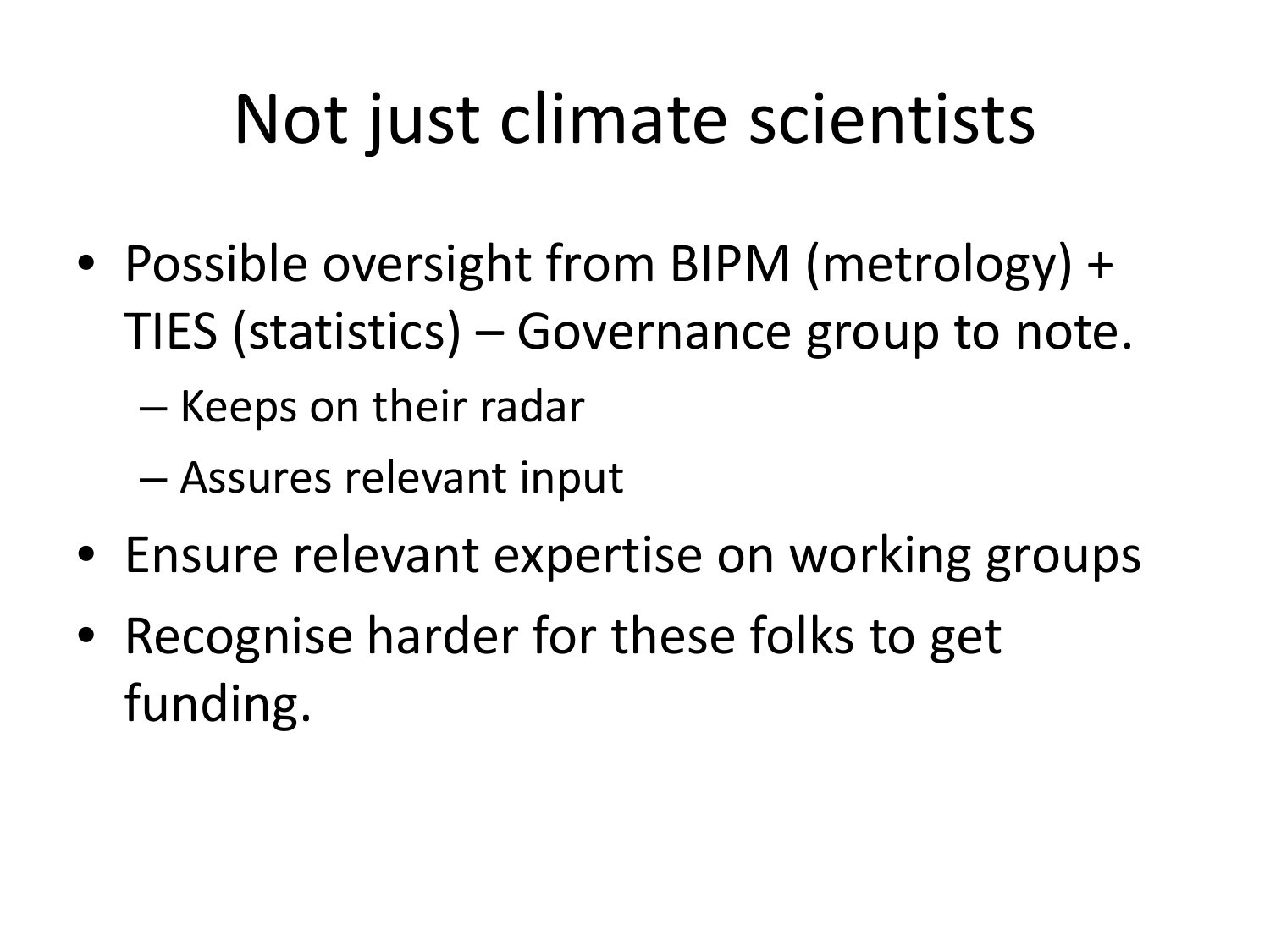#### Not just surface temperatures

- Marine data
	- Databanks consistent
	- ICOADS membership on databank oversight
- Reanalyses
	- Feedback files should form metadata
	- Ensure databank easily usable by reanalyses
	- Use of reanalyses in benchmarking / homogenisation?